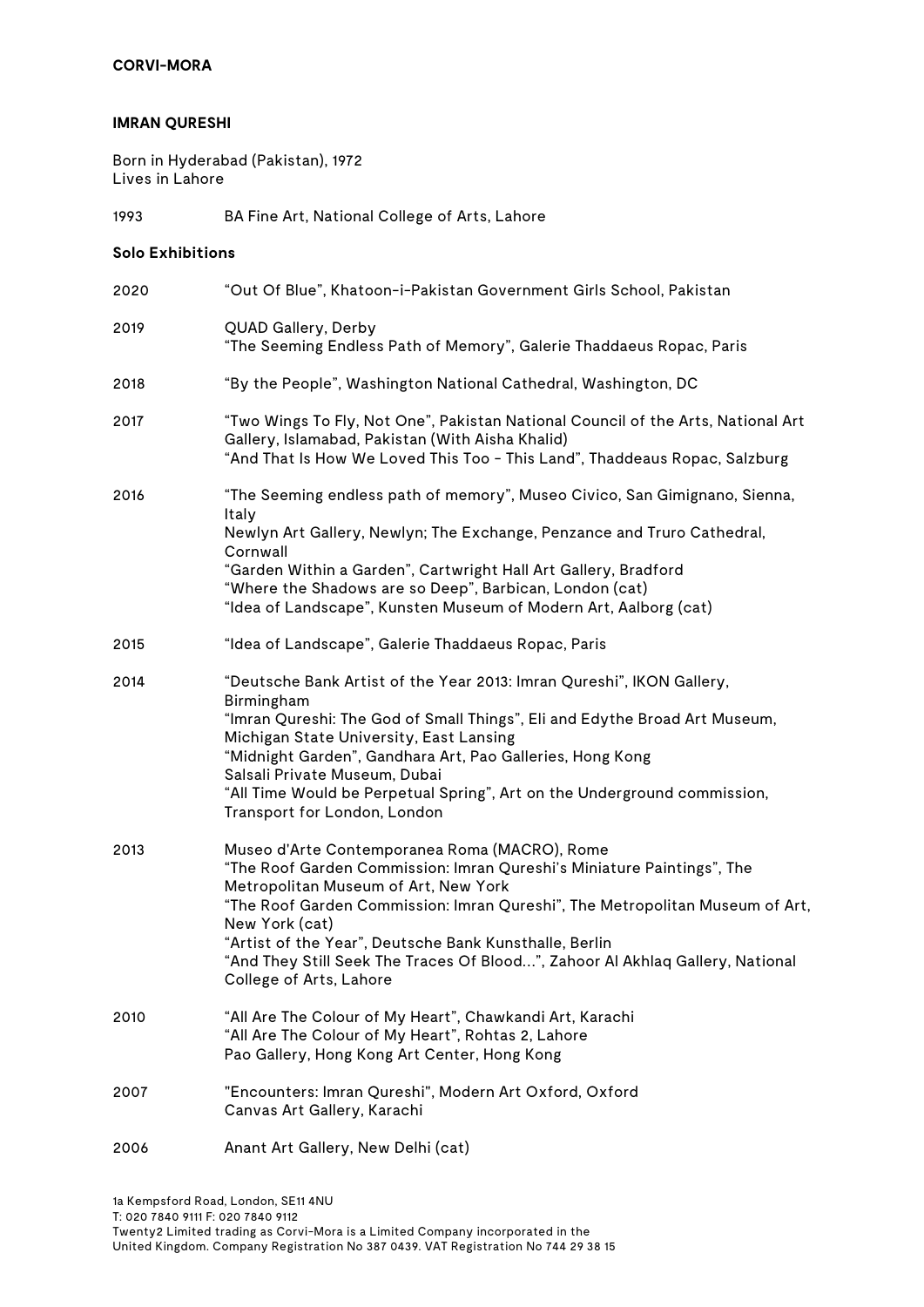## **CORVI-MORA**

| 2004 | Corvi-Mora, London                   |
|------|--------------------------------------|
| 2002 | Chawkandi Art Gallery, Karachi (cat) |
| 1996 | Rohtas Gallery, Islamabad            |
| 1995 | Alliance Française Gallery, Lahore   |

#### **Special Projects**

2022 "AANideasLAB: IQ X IU", a collaboration of art and cricket for Islamabad United Cricket Team, Produced by ANN Art Space & Museum, Islamabad

#### **Two Person Exhibitions**

| 2019                              | Corvi-Mora, London (with Tomoaki Suzuki)                                                                                                                                                                                                      |
|-----------------------------------|-----------------------------------------------------------------------------------------------------------------------------------------------------------------------------------------------------------------------------------------------|
| 2016                              | "Other States, Other Lives, Other Souls", Corvi-Mora, London (with Aisha<br>Khalid)                                                                                                                                                           |
| 2015                              | "Imran Qureshi & Aisha Khalid", Nature Morte, New Delhi                                                                                                                                                                                       |
| 2011                              | "They Said it Was Love", Lakeeren Art Gallery, Mumbai (with Atif Khan)                                                                                                                                                                        |
| 2010                              | Corvi-Mora, London (with Aisha Khalid)                                                                                                                                                                                                        |
| 2007                              | "Portraits and Vortexes", The Experimental Gallery, Hong Kong Arts Centre,<br>Hong Kong (with Aisha Khalid) (cat)<br>Corvi-Mora, London (with Aisha Khalid)                                                                                   |
| 2005                              | Chawkandi Art Gallery, Karachi (with Aisha Khalid)                                                                                                                                                                                            |
| 2001                              | Corvi-Mora, London (with Aisha Khalid)<br>Admit One Gallery, New York (with Aisha Khalid                                                                                                                                                      |
| 2000                              | Sim Sim Art Gallery, Lahore (with Farida Batool)                                                                                                                                                                                              |
| 1999                              | Chowkandi Art Gallery, Karachi (with Aisha Khalid)                                                                                                                                                                                            |
| 1997                              | Off-Set Portfolio Centre, Islamabad (with Tahir Mehmood)<br>Gallery NCA, Lahore (with Tahir Mehmood)                                                                                                                                          |
| <b>Selected Group Exhibitions</b> |                                                                                                                                                                                                                                               |
| 2022                              | "Christian Louboutin: l'exhibition(niste)", Grimaldi Forum, Monaco<br>"Amakin", Jeddah Saudi Art Council, Jeddah, Saudi Arabia                                                                                                                |
| 2020                              | "Brent Biennial", Brent<br>"Miniature 2.0: Miniature in Contemporary Art", Pera Museum, Istanbul<br>"Between the Sun and the Moon", Lahore Biennale 02, Lahore<br>"Christian Louboutin: l'Exhibition(niste)", Palais de la Porte Dorée, Paris |
| 2019                              | "Karachi Biennale 19", Frere Hall, Karachi<br>"Forgotten Enlightenments" HALLE 14, Leipzig                                                                                                                                                    |

2018 "Abu Dhabi Art 2018 Beyond", Al Jahili Fort, Al Ain, United Arab Emirates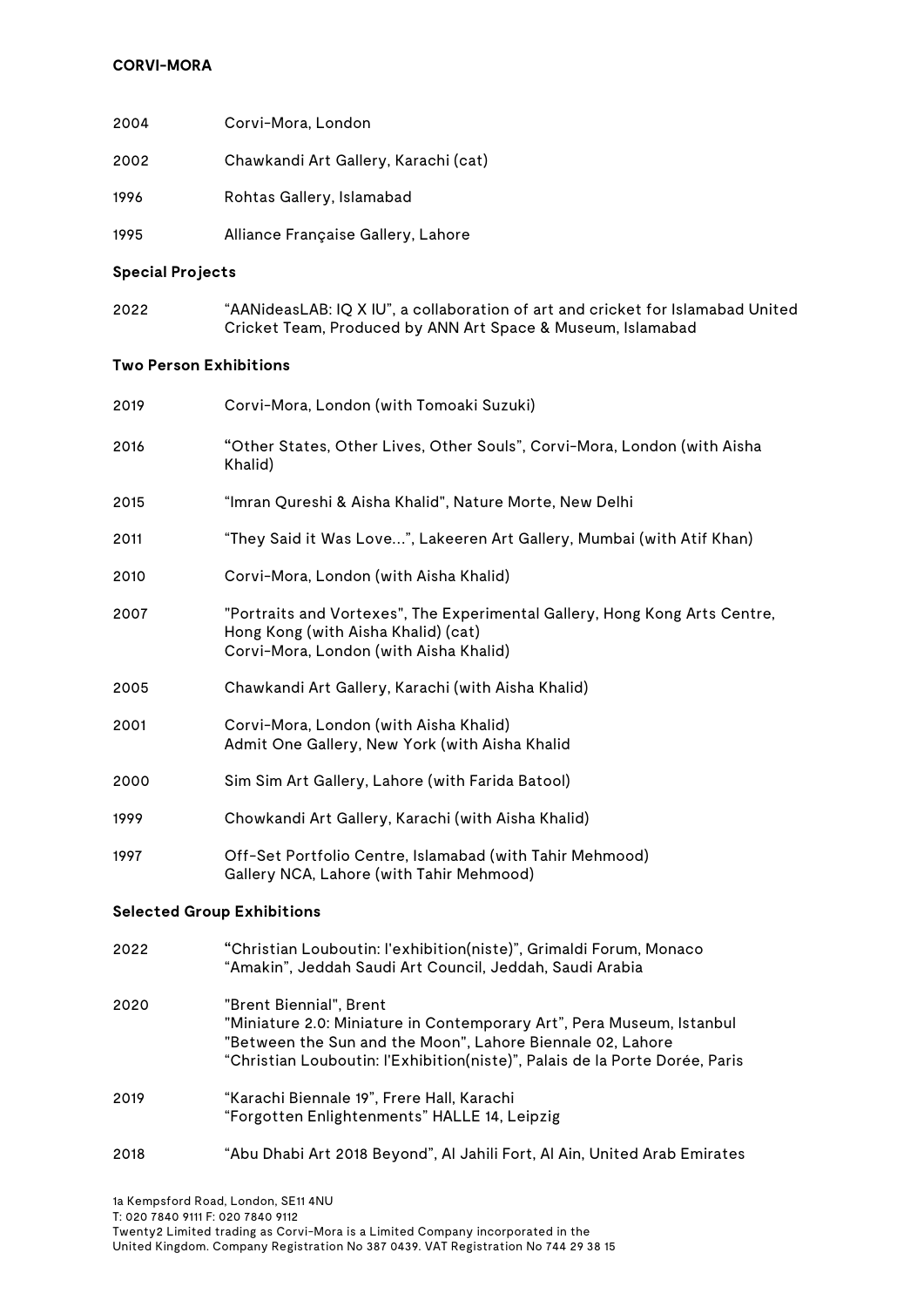|      | "Lahore Biennale 01", Lahore, Pakistan<br>"By the People", Washington National Cathedral, Washington<br>"International Exhibition of Contemporary Art", Yerevan                                                                                                                                                                                                                                                                                                                                                                                                                                                                                                                                                                               |
|------|-----------------------------------------------------------------------------------------------------------------------------------------------------------------------------------------------------------------------------------------------------------------------------------------------------------------------------------------------------------------------------------------------------------------------------------------------------------------------------------------------------------------------------------------------------------------------------------------------------------------------------------------------------------------------------------------------------------------------------------------------|
| 2016 | "This Night-Bitten Dawn", Devi Art Foundation in collaboration with The Gurjal<br>Foundation, New Dehli                                                                                                                                                                                                                                                                                                                                                                                                                                                                                                                                                                                                                                       |
| 2015 | "Minor Heroisms", Galeri Zilberman, Istanbul<br>"The Great Game", Venice Biennial 2015, Venice<br>"Framing Fraktur Word & Image: Contemporary Artists Connect to Fraktur", The<br>Free Library of Philadelphia, Philadelphia                                                                                                                                                                                                                                                                                                                                                                                                                                                                                                                  |
| 2014 | "Eurasia, A View On Painting", Galerie Thaddaeus Ropac, Paris<br>"Asia Triennial Manchester 2014", Imperial War Museum North", Manchester<br>"Nuit Blanche", 10 Place du Panthéon, Paris<br>"Garden of Ideas: Contemporary Art from Pakistan", Aga Khan Museum, Toronto<br>"Fields of Vision", Yorkshire Festival 2014, Yorkshire<br>"Don't you know who I am?", M HKA, The Museum of Contemporary Art Antwerp,<br>Antwerp                                                                                                                                                                                                                                                                                                                    |
| 2013 | "Extra   ordinary: 37 do-it-yourself art ideas for free", Canvas Gallery, Karachi<br>"The Encyclopedic Palace", 55 <sup>th</sup> Venice Biennale, Venice (cat)<br>"In Cloud Country: Abstracting From Nature - From John Constable to Rachel<br>Whiteread",<br>Harewood House, Yorkshire (cat)                                                                                                                                                                                                                                                                                                                                                                                                                                                |
| 2012 | "Expanded Drawing", Casal Solleric, Palma<br>"No Borders", Bristol Museum & Art Gallery, Bristol (in partnership with Arnolfini)<br>"Sub-Topical Heat: New art from South Asia", Govett-Brewster Art Gallery, New<br>Plymouth, New Zealand<br>"18 <sup>th</sup> Biennale of Sydney: All our relations", Cockatoo Island, Sydney (cat)                                                                                                                                                                                                                                                                                                                                                                                                         |
| 2011 | "They Said it Was Love", Lakeeren Art Gallery, Mumbai<br>"Painting Show", Eastside Projects, Birmingham<br>"Realms of Intimacy: Miniaturist Practice from Pakistan", Contemporary Arts<br>Center, Cincinnati<br>"Signature Art Prize Finalist Exhibition", Singapore Art Museum, Singapore<br>"Sharjah Biennial 10: Plot For A Biennial", Sharjah Art Museum, Sharjah<br>"Old Intersections - Make It New", 3 <sup>rd</sup> Thessaloniki Biennale of Contemporary<br>Art, Thessaloniki (cat)<br>"Political Patterns – Ornament im Wandel", ifa-Galerie, Berlin (cat)<br>"Intimate Pictures, Pakistani Contemporary Miniatures", Tokyo Gallery + BTAP,<br>Tokyo<br>"And Nothing But the Truth: The Problem of Parrhesia", IVS Gallery, Karachi |
| 2010 | "Mazaar Bazaar", Zahoor ul Akhlaq Gallery, National College of Arts, Lahore<br>"Beyond the Page: Contemporary Art from Pakistan", Pacific Asia Museum,<br>Pasadena                                                                                                                                                                                                                                                                                                                                                                                                                                                                                                                                                                            |
| 2009 | "Mashq - Repetition Meditation Mediation", Green Cardamom, London<br>"East–West Divan: Contemporary Art from Afghanistan, Iran & Pakistan", La<br>Scuola Grande della Misericordia, Venice<br>"Hanging Fire: Contemporary Art from Pakistan", Asia Society, New York (cat)<br>"Outside In: Alternative Narratives In Contemporary Art", University Museum<br>and Art Gallery, The University of Hong Kong<br>"Die Macht Des Ornaments", Belvedere, Vienna (cat)                                                                                                                                                                                                                                                                               |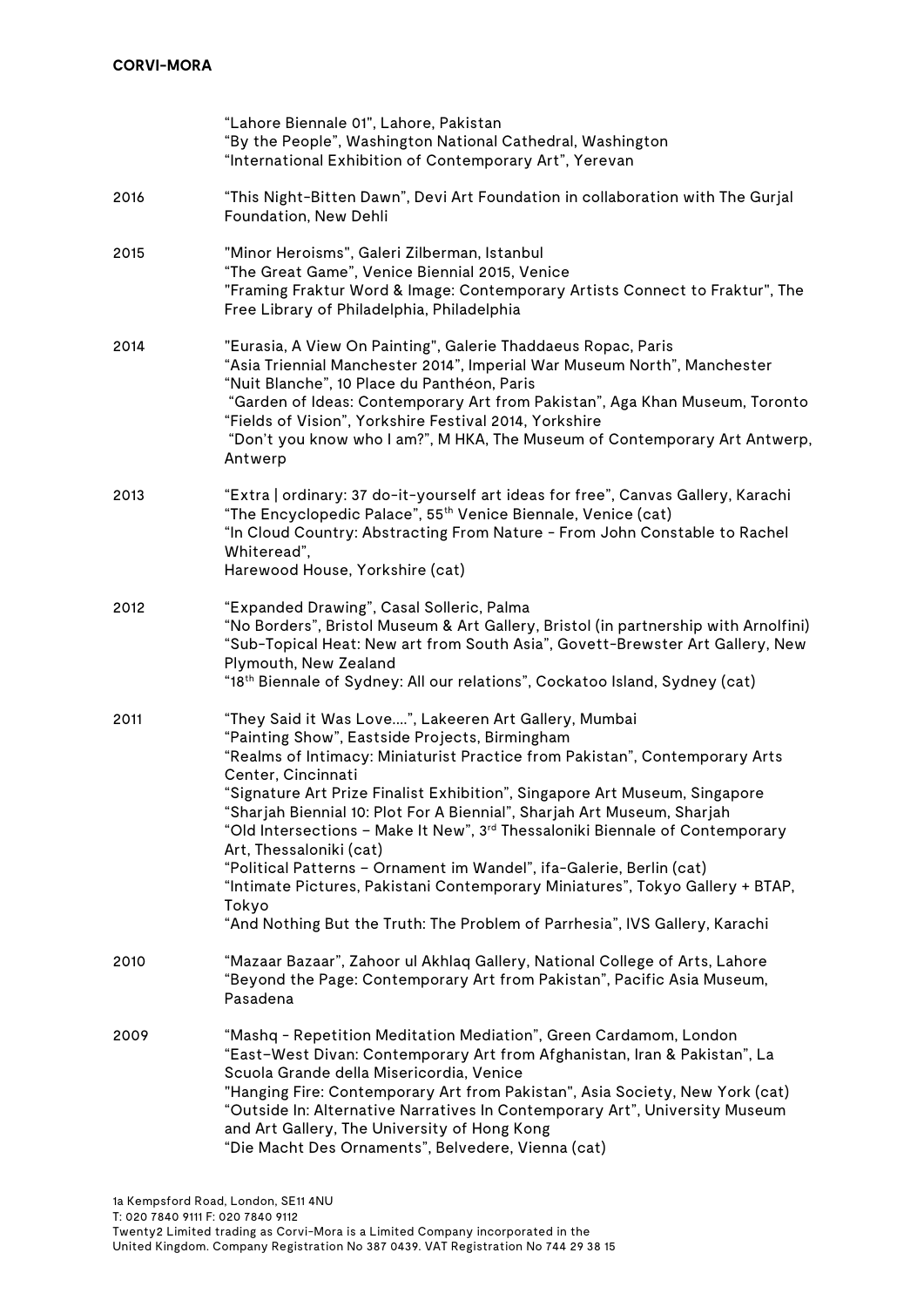# **CORVI-MORA**

| 2008 | "Living Traditions", Queen's Palace, Bagh-e-babur, Kabul (cat)<br>"100 Years, 100 Artists, 100 Works of Art", London Underground, London                                                                                                                                                                                                                                                                                                                                                                                                   |
|------|--------------------------------------------------------------------------------------------------------------------------------------------------------------------------------------------------------------------------------------------------------------------------------------------------------------------------------------------------------------------------------------------------------------------------------------------------------------------------------------------------------------------------------------------|
| 2007 | "Friends of Rohtas", Rohtas 2, Lahore<br>"Beyond the Page: Contemporary Art from Pakistan", Foyle Gallery, MAC Arts,<br>Birmingham, UK                                                                                                                                                                                                                                                                                                                                                                                                     |
| 2006 | "Beyond the Page: Contemporary Art from Pakistan", Asia House, London (cat)<br>"I love my country but I think we should start seeing other people", Jack Hanley<br>Gallery, San Francisco<br>"Belief", Singapore Biennale 2006, Singapore                                                                                                                                                                                                                                                                                                  |
| 2005 | "Karkhana - A Contemporary Collaboration", Aldrich Contemporary Art Museum,<br>Ridgefield, CT (cat)<br>"Miniatures Contemporaines Du Pakistan", La Halle Villefranche De Rouergue<br>"One to One", Alhamra Art Gallery, Lahore (cat)<br>"Re-inventing Narratives", La Galerie Mohamed el Fassi, Morocco (cat)<br>"Beyond Borders - Art from Pakistan", National Gallery of Modern Art, Mumbai<br>(cat)<br>"A Gathering of Seasons", Triveni Kala Sangam, New Delhi (cat)                                                                   |
| 2004 | "Contemporary Miniature Paintings from Pakistan", Fukuoka Asian Art Museum,<br>Fukuoka<br>"Expander", Royal Academy of Arts, 6 Burlington Gardens, London (cat)<br>"Playing with a Loaded Gun", Museum Fridericianum Kassel (cat)<br>"The Drawn Page", The Aldrich Contemporary Art Museum, Ridgefield, CT (cat)                                                                                                                                                                                                                           |
| 2003 | "Karkhana", Touchstones Art Gallery, Rochdale, UK<br>"Contemporary Miniatures from Pakistan", K3 - Project Space, Zürich (curated<br>by Virginia Whiles)<br>"Playing with a Loaded Gun : Contemporary Art in Pakistan", apexart, New York<br>"The American Effect", Whitney Museum of American Art, New York (cat)<br>"Miniatures Pakistanaises", Maison d'Art Contemporain Chaillioux, Fresnes,<br>France (curated by Virginia Whiles, cat)<br>"New Work", Corvi-Mora, London<br>"Negotiating Borders", Siddhartha Art Gallery, Kathmandu |
| 2002 | "The Galleries Show: Contemporary Art in London", The Royal Academy of Arts,<br>London<br>"Threads, Dreams, Desires", Harris Museum & Art Gallery, Preston, UK<br>"Around the Miniature", Canvas Gallery, Karachi                                                                                                                                                                                                                                                                                                                          |
| 2001 | Bluecoat Gallery, Liverpool, UK<br>"Manoeuvering Miniatures", IIC Gallery, New Delhi; Sakshi Gallery, Mumbai (cat)<br>Ivan Dougherty Gallery, Sydney, Australia<br>"In Conversation", Gallery Espace, New Delhi                                                                                                                                                                                                                                                                                                                            |
| 2000 | Alliance Française, Singapore<br>"Pakistan Another Vision", Victoria Art Gallery, Bath, UK; Center of<br>Contemporary Art, Glasgow, UK; Huddersfield Art Gallery, Huddersfield, UK;<br>Brunei Gallery, London Canvas Art Gallery, Karachi<br>Didrichsen Art Museum, Kuusisaari, Finland                                                                                                                                                                                                                                                    |
| 1999 | Notices Gallery, Singapore<br>"Third Asia Pacific Triennial of Contemporary Art", Brisbane, Australia (cat)                                                                                                                                                                                                                                                                                                                                                                                                                                |
| 1998 | National Art Gallery, Malaysia                                                                                                                                                                                                                                                                                                                                                                                                                                                                                                             |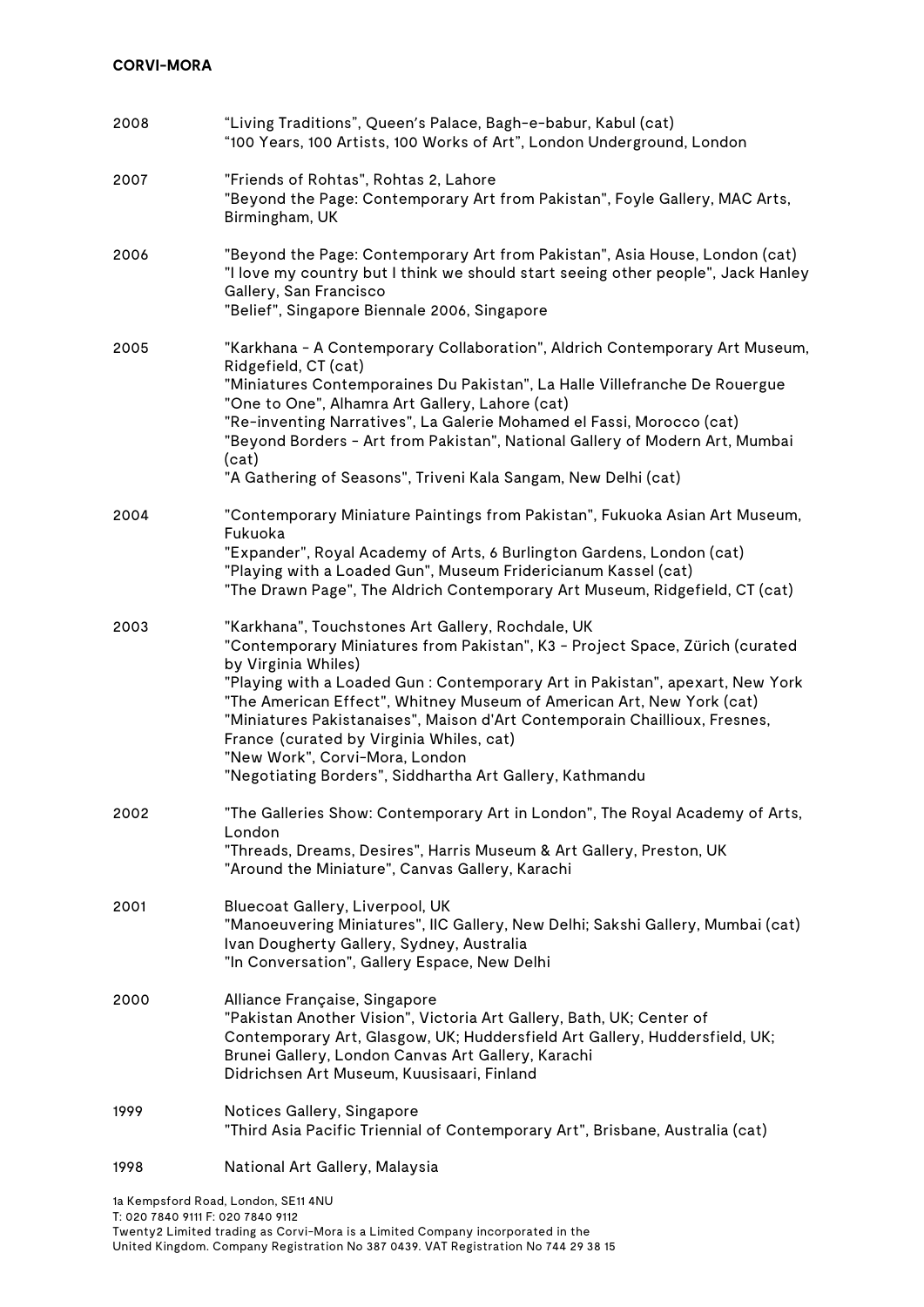1997 Lionel Wiendt Art Gallery, Colombo, Sri Lanka "8th Asian Art Biennale", Shilpkala Academy, Bangladesh "Draped & Shaped", Cartwright Hall, Bradford, UK

#### **Publications**

| 2020 | "Miniature in Contemporary Art", Pera Müzesi, Istambul, pp. 146-155                                                                                                                                                                                                                                                                                                                                                                                                                                                                                                                                                                                                                                                 |
|------|---------------------------------------------------------------------------------------------------------------------------------------------------------------------------------------------------------------------------------------------------------------------------------------------------------------------------------------------------------------------------------------------------------------------------------------------------------------------------------------------------------------------------------------------------------------------------------------------------------------------------------------------------------------------------------------------------------------------|
| 2016 | The Red Gaze, Zilberman Gallery, A.S Bruckstein Çoruh, Lotte Laub, Berlin (cat)<br>Vitamin P3 : New Perspectives in Painting, Phaidon, London, pp. 260 - 261<br>Stinna Toft, Xenia Geroulanos, Razia Sadik, "Imran Qureshi, Idea of Landscape",<br>Kunsten (cat)                                                                                                                                                                                                                                                                                                                                                                                                                                                    |
| 2015 | Charlotte Mullins, "Painting People", Thames & Hudson, London, pp.170-171<br>Suzanne Hudson, "painting now", Thames & Hudson, London, pp.153-156                                                                                                                                                                                                                                                                                                                                                                                                                                                                                                                                                                    |
| 2014 | David Elliot, "Art from elsewhere, International Contemporary Art from UK<br>Galleries", Hayward Publishing, London                                                                                                                                                                                                                                                                                                                                                                                                                                                                                                                                                                                                 |
| 2013 | Raffaele Quattrone, "In Itinere: Arte contemporanea in trasformazione",<br>EQUIPèCO, Rome<br>Bartolomeo Pietromarchi and Friedhelm Huette, "Imran Qureshi: Deutsche<br>Bank's Artist of the Year 2013", MACRO, Rome (cat)<br>Massimiliano Gioni, "Il Palazzo Enciclopedico", Fondazione La Biennale di<br>Venezia (cat)<br>"In Cloud Country: Abstracting from Nature", Harewood House Trust, Harewood<br>(cat)<br>"Vitamin D2: New Perspectives in Drawing", Phaidon, London, pp.226-229<br>"Imran Qureshi: Artist of the Year 2013", Deutsche Bank (cat)<br>lan Alteveer, Navina Najat Haidar and Sheena Wagstaff, "The Roof Garden<br>Commission: Imran Qureshi", The Metropolitan Museum of Art, New York (cat) |
| 2011 | "Biennale: 3", 3 <sup>rd</sup> Thessaloniki Biennale of Contemporary Art, Thessaloniki, pp.71-<br>72<br>"Political Patterns: Ornament im Wandel", Institut für Auslandsbeziehungen,<br>Stuttgart, pp.64-75<br>Véronique Rieffel, "Islamania", Institut des Cultures d'Islam, Beaux-Arts editions,<br>Paris, pp.106-107<br>"Plot for a Biennale: Sharjah Biennial 10 March 16 - May 16 2011", Sharjah Art<br>Foundation, Sharjah, pp.177-183 (cat)                                                                                                                                                                                                                                                                   |
| 2010 | "Side by Side", Raking Leaves, London<br>Iftikhar Dadi, "Modernism and the Art of Muslim South Asia", The University of<br><u>North</u><br>Carolina Press, p.220<br>Virginia Whiles, "Art and Polemic in Pakistan: Cultural Politics and Tradition in<br>Contemporary Miniature Painting", Tauris Academic Studies, London, pp.30-42                                                                                                                                                                                                                                                                                                                                                                                |
| 2009 | Jemima Montagu and Constance Wyndham, "Living Traditions", Turquoise<br>Mountain, pp.104-<br>111<br>"Die Macht Des Ornaments", Belvedere, Wien, pp.94-99                                                                                                                                                                                                                                                                                                                                                                                                                                                                                                                                                            |
|      |                                                                                                                                                                                                                                                                                                                                                                                                                                                                                                                                                                                                                                                                                                                     |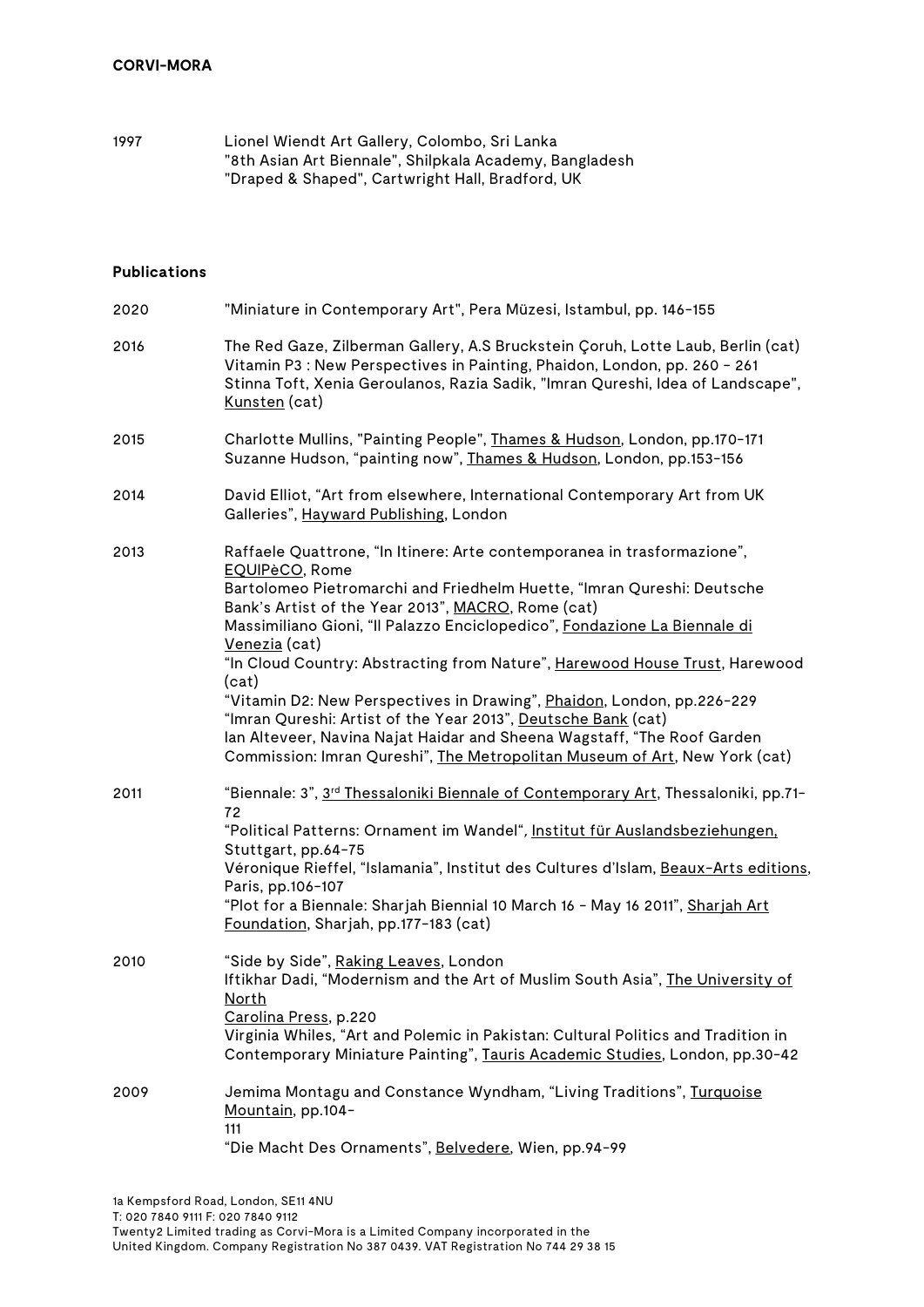- 2008 "Indian Highway", Serpentine Gallery, Koenig Books, December, p.202
- 2007 Il Velo", Centro Sperimentale per le Arti Contemporanee, Silvana Editoriale, p.131 "Imran Qureshi: Portraits and Vortexes", Rohtas 2 and Gandhara-Art, Hong Kong Monsoon Art Collection, Die Keure, Belgium
- 2006 "Muhammad Imran Qureshi", Anant Art Gallery, New Dehli (cat)

### **Bibliography**

| 2020 | Kabir Jhala and Louisa Buck, "Three exhibitions to see in London this weekend",<br>The Art Newspaper, September 25<br>"Radio feature on Pakistani artist Imran Qureshi nominated for 2020 AIB<br>awards", Geo News, September 25<br>"Within Destruction Something New Is Madel", ArtReview, September 24<br>Hettie Judah, "Blood splatters, soul soda and a giant George Michael: inside<br>Brent's biennial", The Guardian, September 22<br>Nimra Khan, "Exhibition: Imran's Blues", Today's Paper, March 16                                                                                                                                                                                                                                                                                                                                   |
|------|-------------------------------------------------------------------------------------------------------------------------------------------------------------------------------------------------------------------------------------------------------------------------------------------------------------------------------------------------------------------------------------------------------------------------------------------------------------------------------------------------------------------------------------------------------------------------------------------------------------------------------------------------------------------------------------------------------------------------------------------------------------------------------------------------------------------------------------------------|
| 2018 | Mikaela Lefrak, "The National Cathedral Is Covered In Blue Paint. What's Going<br>On?, wamu.org, June 19<br>Adele Chapin, "The Washington National Cathedral is the canvas for a very blue<br>art installation", Curbed Washington DC, June 19<br>"Lahore Biennale 01: Shehr-o-Funn to begin on Sunday", Daily Times, March 16<br>B. N. Goswamy, "Canvas of separation, prose of pain", The Tribune, April 29                                                                                                                                                                                                                                                                                                                                                                                                                                   |
| 2017 | Quddus Mirza, "A retrospective of sorts" The News on Sunday, April 30<br>Anne Maniglier, "One artist, One studio", Happening, April 14<br>Bernhard Flieher, "Aus Gewalt wachsen Blumen", Salzburger Nachrichten<br>Julius Alam, "How artist Imran Qureshi transforms pain into pleasure", Herald,<br>April 25<br>Suljuk Mustansar Tarar, "Imran Qureshi is Red", The Friday Times, February 3<br>"Imran Qureshi becomes first Pakistani artist to be honoured by US State<br>Department", The Express Tribune, January 18<br>Hamza Rao, "Imran Qureshi becomes first Pakistani artist to be honored with a<br>Medal of Arts Award by the US Department of State", Daily Pakistan Global,<br>January 18<br>"Artist to watch in 2017", Art and Only, January 17<br>"Artist honoured", Dawn, January 16                                            |
| 2016 | Ambika Rajgopal, "Imran Qureshi: Where the Shadows are so Deep",<br>ThislsTomorrow.info, April 25<br>Sabine Casparie, "Beauty and Violence: Art from Pakistan", SabineCasparie.com,<br>March 24<br>Samar F. Zia, "Art Review: 'Where the Shadows are so Deep' by Imran Qureshi",<br>youlinmagazine.com, March 09<br>Zahra Khan, "Imran Qureshi: Where the Shadows are so Deep",<br><u>ArtNowPakistan.com,</u> March 6<br>Fareda Khan, "Where do these crimson trails lead us", TNS. The News.com.pk,<br>March 6<br>"Review: Imran Qureshi: Where the Shadows are so Deep", CultureWhisper.com,<br>March 5<br>Zahra Khan, "Imran Qureshi: Where the Shadows are so Deep",<br>ArtNowPakistan.com, March 2<br>Gareth Harris, "Imran Qureshi's minatures take over London's Barbican - and a<br>park in Bradford", TheArtNewspaper.com, February 29 |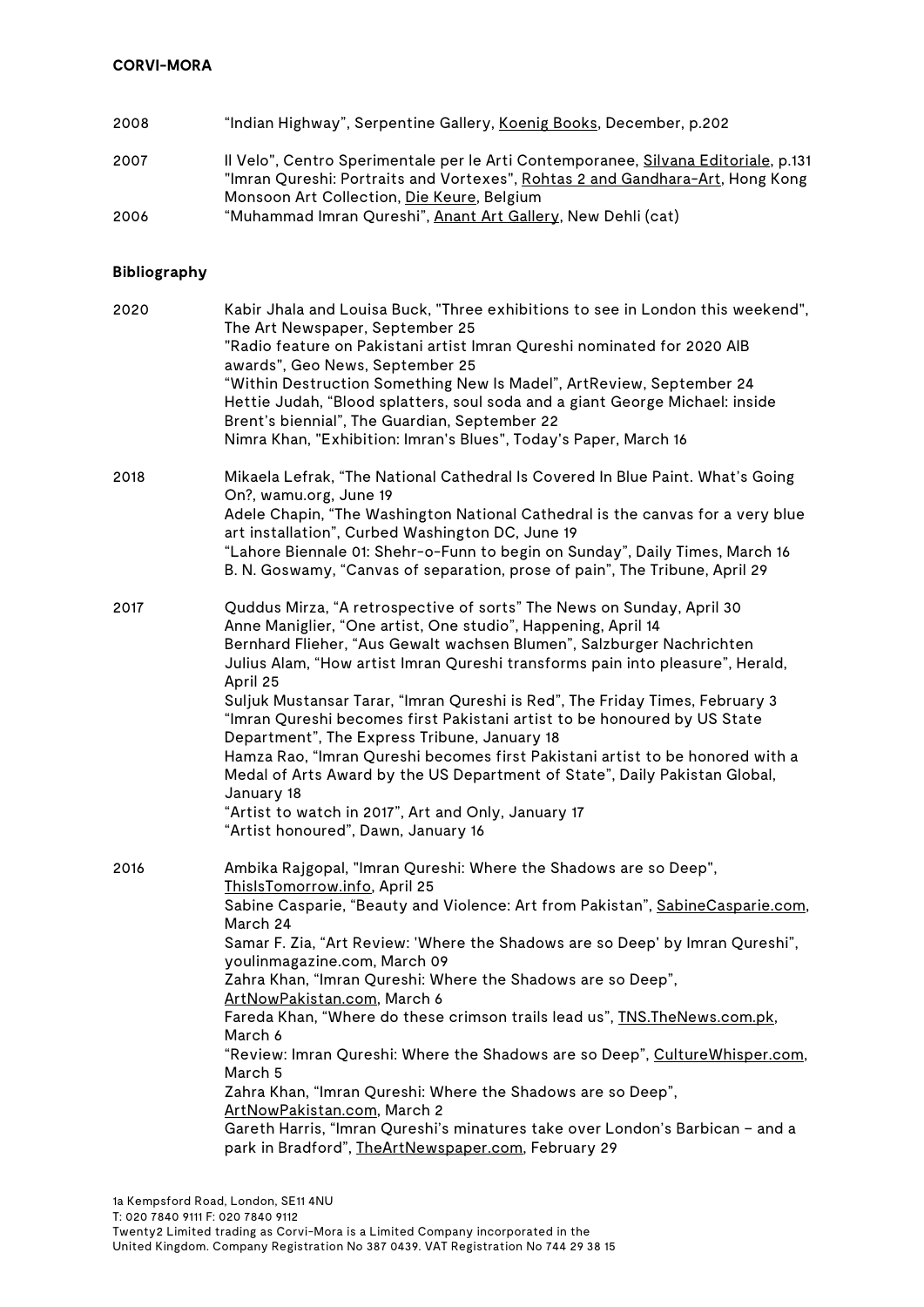|      | Martina Melli, "Review: Imran Qureshi's Minature Paintings at the Barbican",<br>TheMetropolist.com, February 24<br>David Shariatmadari, "'Violence is all around me': Imran Qureshi on his disturbing<br>miniatures", The Guardian G2, pp.16-17, February 18<br>Matthew Pronchick, "Imran Qureshi: Where the Shadows are so Deep at the<br>Barbican Centre", TheUpcoming.com, February 18                                                                                                                                                                                                                                                                                                                                                                                                                                                                                                                                                                                                                                                                                                                                                                                                                                                                                                                                                                                                                                                                                                                                                                                                                                                                                                                                                                                                                                                                                                                                                                                                                                                                                                                                                                                   |
|------|-----------------------------------------------------------------------------------------------------------------------------------------------------------------------------------------------------------------------------------------------------------------------------------------------------------------------------------------------------------------------------------------------------------------------------------------------------------------------------------------------------------------------------------------------------------------------------------------------------------------------------------------------------------------------------------------------------------------------------------------------------------------------------------------------------------------------------------------------------------------------------------------------------------------------------------------------------------------------------------------------------------------------------------------------------------------------------------------------------------------------------------------------------------------------------------------------------------------------------------------------------------------------------------------------------------------------------------------------------------------------------------------------------------------------------------------------------------------------------------------------------------------------------------------------------------------------------------------------------------------------------------------------------------------------------------------------------------------------------------------------------------------------------------------------------------------------------------------------------------------------------------------------------------------------------------------------------------------------------------------------------------------------------------------------------------------------------------------------------------------------------------------------------------------------------|
| 2015 | Virginia Whiles, "Of similarites and differences", Dawn, p.10, December 6<br>Violaine Boutet de Monvel, "Imran Qureshi Idea of Landscape", Art Review,<br>p.111, December<br>Franck Barthelemy, "Imran Qureshi- de sang et d'or - un Pakistanais a Paris",<br>Asialyst.com, October 26<br>Monica Arora, "50 Shades of Red", Blog.artsome.co, May 25<br>Sneha Bhura, "Imran Qureshi and Aisha Khalid: My name is Red",<br>Openthemagazine.com, May 15<br>Sonam Gupta, "Code red", Livemint.com, April 25<br>Roger Atwood, "Imran Qureshi at IKON Gallery", Art News, p.94, February<br>Aisha Farooq, "Imran Qureshi - A Gifted Pakistani Artist", Desiblitz.com, January<br>18                                                                                                                                                                                                                                                                                                                                                                                                                                                                                                                                                                                                                                                                                                                                                                                                                                                                                                                                                                                                                                                                                                                                                                                                                                                                                                                                                                                                                                                                                               |
| 2014 | Becca Harris, "Imran Qureshi: Synthesizing Traditional Motifs With Current<br>World Issues, Artylst.com, December 2<br>Robert Clarke, "Howard Hodgkin, Imran Qureshi, William Blake: This week's new<br>exhibitions", TheGuardian.com, November 29<br>Graham Young, "Imran Qureshi at Ikon Gallery", BirminghamPost.com, November<br>25<br>Laura Cumming, "The might be blood", The Observer, p.29, November 23<br>"Ikon Presents Exhibition Imran Qureshi Deutsche Bank Artist of the Year",<br>Artivst.com, November 14<br>"God of small things", Apollo Magazine, pp.49-50, November<br>"In Conversation with Pakistan's Genius Artist: Imran Qureshi", Ismailimail.com,<br>September 23<br>Murray Whyte, "Aga Khan Museum to open Sept .18", The Toronto Star,<br>September 8<br>Kelly Crow, "The Aga Khan's New Islamic Treasure Trove",<br>TheWallStreetJournal.com, September 4<br>"Nuit Blance 2014 - Selected Works", TimeoutParis.com, September<br>'Grand Depart art project unveiled in Calderdale", <u>Halix Courier</u> , July 5<br>Martin Shaw, "Giant artworks by Imran Qureshi installed at Ripponden", The<br>Huddersfield Daily Examiner, July 3<br>Anna Russell, "Dark Beauty In Works of Bloody Red", TheWallStreetJournal.com,<br>May 16<br>Lisa Pollman, "Turning tradition on its head", ArtRadarJournal.com, May 16<br>Unni K. Nair, "An Interview with Imran Qureshi", Literati, February 27<br>Danna Lorch, "Imran Qureshi and Perylene Maroon", Danna Writes (blog),<br>February 27<br>"Interview: Imran Qureshi and Aisha Khalid", Time Out Hong Kong, February 19<br>"5 things to do today in Dubai", Time Out Dubai, February 11<br>"Imran Qureshi's art installation in Dubai is effectively drawing blood",<br>despardes.com, February 11<br>Anna Seaman, "Imran Qureshi at Salsali Private Museum", The National (blog),<br>February 11<br>Anna Seaman, "Imran Qureshi's new exhibition in Dubai is effectively drawing<br>blood", The National, February 14<br>Jennifer Higgie, "8 Painters on Painting", Frieze, No.160, January/February,<br>pp.95-97<br>"How the city's Ikon Gallery has become an icon", Birmingham Post, February 7 |
|      | 1a Kempsford Road, London, SE11 4NU                                                                                                                                                                                                                                                                                                                                                                                                                                                                                                                                                                                                                                                                                                                                                                                                                                                                                                                                                                                                                                                                                                                                                                                                                                                                                                                                                                                                                                                                                                                                                                                                                                                                                                                                                                                                                                                                                                                                                                                                                                                                                                                                         |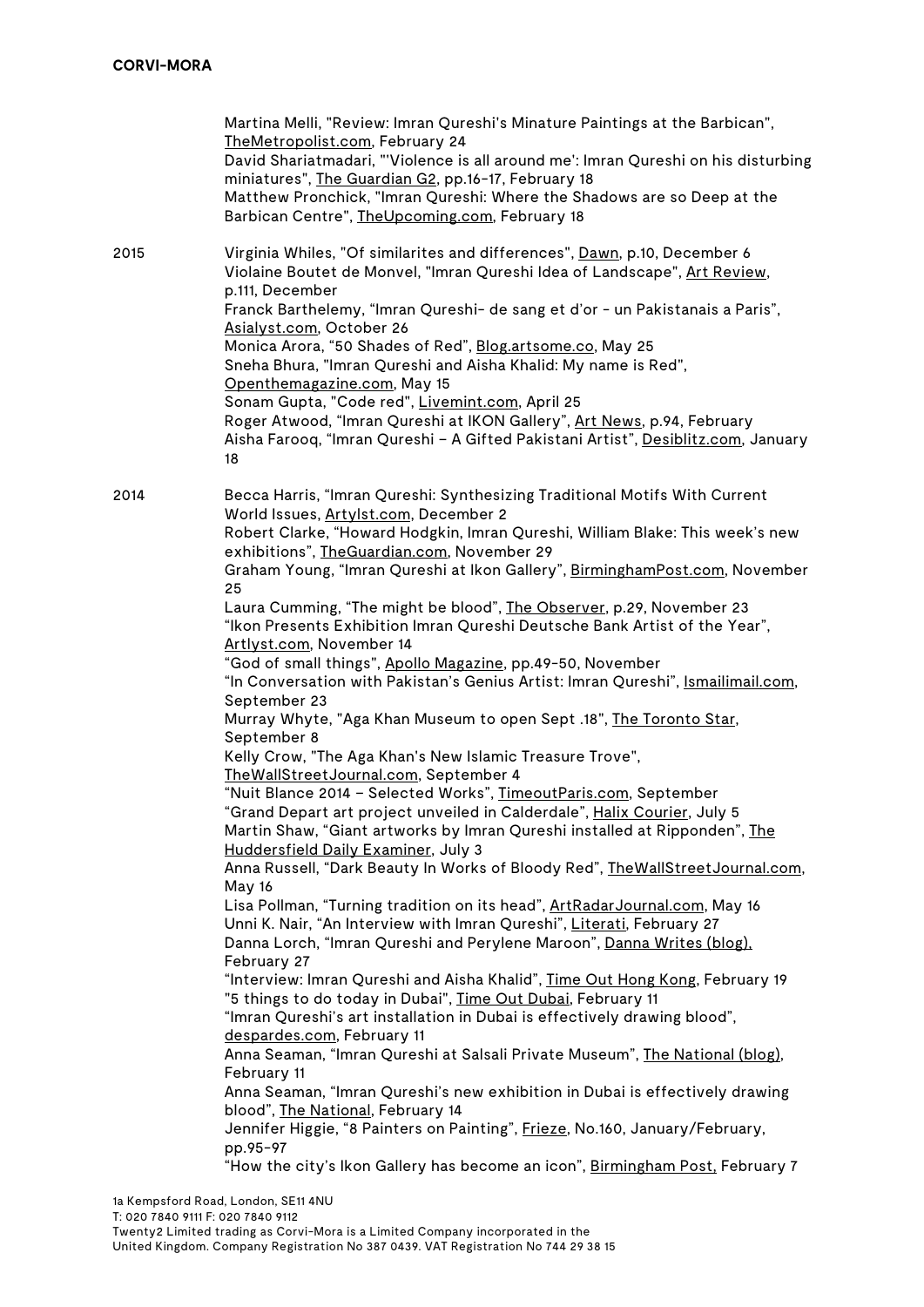"Le Quotazioni Dell'Arte Contemporanea Pakistana", Plus24: Il Sole 24 Ore, February 1, N.598, p.15 "Imran Qureshi and Aisha Khalid at Pao Galleries", Hong Kong Tatler, January 27 2013 "Imran Qureshi Designs Pocket Tube Map for 150 London Underground Anniversary", artlyst, December 19 Ashitha Nagesh, "Pakistani Artist Inspired by Underground Life for London Tube Map", Blouin Artinfo, December 19 "London awaits spring with new pocket tube map", ShanghaiDaily.com, December 19 "London awaits spring with new pocket tube map", ChinaDaily.com.cn, December 19 "The Asia Conversations: Imran Qureshi with Simone Krug", Web specials, Kaleidoscope, December Juliet Art Magazine, n.165, December 2013 – January 2014 (cover only) Alia Chughtai, "Drone art: Death on a canvas", Aljazeera, November 25 Gabriele Girolamini, "Imran Qureshi: Bloodflowers", Drome Magazine, September  $30$ Tiziana Fabi, "Qureshi brings blood-themed art to Rome", Newsweek Pakistan, September 24 "Flowers of blood in Imran Qureshi's Rome exhibition", The Express Tribune Pakistan, September 24 Nicoletta Castagni, "Mostre: Imran Qureshi, tra miniature e dripping di sangue. Dal 25 settembre al Marco di Roma", L'Huffington Post, September 24 "Imran Qureshi, tradizione e modernita al MACRO", La Stampa, September 23 Carlo Alberto Bucci, "Imran Qureshi: Il mondo in una miniature dal sangue nascono I fiori", La Repubblica, September 22 Gabriele Simongini, "Gli opposti si attraggono nelle miniature di Qureshi", Il Tempo Roma, September 22 Edoardo Sassi, "Moghul, sangue, miniature, gesto: l'arte di Imran Qureshi", Corriere Della Sera Roma, September 21 Moon Sun-a, "Shoots of Hope in Despair", Public Art, September, pp. 84-90 Atteqa Ali, "In a League of his Own", Libas International, Volume 26, Issue 3, September/October/November, pp. 278-281 Andreas Toelke, "Blut and Blueten", Artinvestor, August 15 Tania Bhattacharya, "Pakistani artist makes New Yorkers see red", gulfnews, August 14 Sherazam Tiwana, "True Grit: Imran Qureshi's brush with global celebrity", Newsweek Pakistan, August 9 & 16, pp. 54-55 Kolja Reichert, "Zeige Deine Wunde", Die Welt, August 3 "The Roof Garden Commission", NYC Art Scene (blog), July 27 "Imran Qureshi", arttattler (blog), July 25 Olaf Labane, "Zwischen Tradition une Moderne", HUch, July 23 Ingeborg Ruthe, "Alles fuer die Hoffnung", Berliner Zeitung, July 23 "I Like Mondays Unter den Linden", Berliner Morgenpost, July 22 Cedar Pasori and Leigh Silver, "The Most Important Artists of 2013 (so far)", Complex, July 11 Lili Rosboch, "Murderous Mob Inspires Pakistani Artist's Red Met Rooftop", Bloomberg, July 3 Mary Di Lucia, "Roses in Bloom, Blood, and Gore on the Rooftop of the Met", Turn On Art / Ivory Press, July/August Faiza Virani, "Imran Qureshi", Herald, July, pp.73-75 Bansie Vasvani, "Raining Blood: Imran Qureshi's Regenerative Rooftop Art at the Metropolitan Museum", The Culture Trip, June "Curator's Talk Unter den Linden", Berliner Morgenpost, June 27 "Imran Qureshi", Live Berlin (Berliner Morgenpost), June 27 "United States/New York: The Metropolitan Roof Garden", Modemonline, June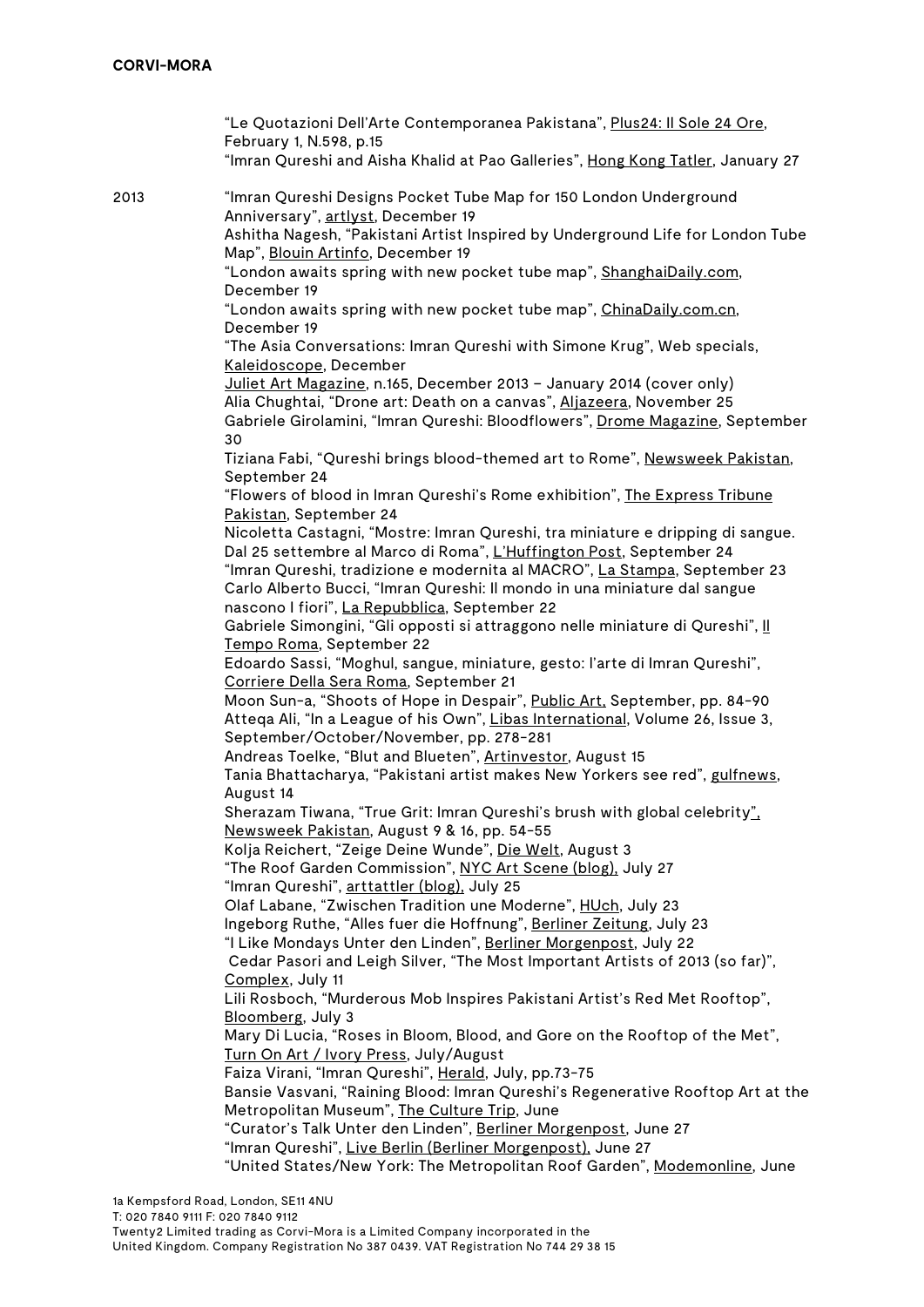25

"Rencontre avec l'artiste contemporain pakistanais Imran Qureshi" in "Metropolis", arte.tv, June 22, 14:34

Linde Rohr-Bongard, "Schoenheit und Gewalt", Manager Magazine, June 21 "The MET Roof Garden: Imran Qureshi", Flash Art, June 19

Sehba Mohammad, "Neo-Miniaturist Imran Qureshi on his rooftop painting for the Met", Blouin Artinfo, June 18

"Tradition and Regeneration: Imran Qureshi at the Metropolitan Museum of Art, New York – picture feast", Art Radar Asia, June 14

Leoni Jessica Hof, "Die Kraft der Kunst", Bolero, June 14

"50 Under 50: The Next Most Collectible Artists, Part 2", Blouin Artinfo, June 13 "Hoffnungskeime, die aus Blut erbluehen" Kunst Magazin, June 11

"Field Trip: Venice Biennale, Giardini", artasiapacific (Blog), June 5

Nav Haq, "Pedagogy as Practice in Lahore", Afterall, June 4

Roderick Conway Morris, "Serendipity Spices a Surprising Venice Biennale", The New York Times, June 3

Amna Iqbal, "Art at its peak: Don't Look Down", The Express Tribune, June 2 Carol Vogel, "Ripples of Rumination", The New York Times, June 2

Sarah Khan, "Spurensuche in Lahore", Weltkunst, May, pp.51-57

Cathryn Collins, "Qureshi at the Met", Departures, May, p. 169

Isabelle Spicer, "Imran Qureshi à la Deutsche Bank Kunsthalle", Le Journal des Arts, May 24-June 6

Nafisa Rizvi, "There will be blood", The Friday Times, Vol. XXV, No. 15, May 24-30 "Roof Garden Installation by Pakistani artist Imran Qureshi opens at Metropolitan Museum", artdaily.org, May 28

"Imran Qureshi: The Roof Garden Commission at the Metropolitan Museum of Art, through November 3, 2013", art observed, May 28

"Azotea del MET se baña de sangre con obra de Imran Qureshi", el Nuevo Herald, May 28

Bisma Tirmizi, "Night at the Museum with Imran Qureshi", Dawn.com, May 27 Ken Johnson, "Savagery, Mulled in Air Precincts", The New York Times, May 16 "Artist on top", Newsweek Pakistan, May 26

Andrew Lasane, "Imran Qureshi Paints the Roof of the Metropolitan Museum of Art Blood Red", Complex, May 24

"Imran Qureshi", Harper's Bazaar Art Arabia, May/June

Martina Albertazzi, "New York, l'opera di Imran Qureshi al Metropolitan Museum: macchie di vernice color sangue sul tetto del museo", L'Huffington Post, May 20 "Metropolitan of Art Museum rooftop: Imran Qureshi opens exhibit", Newsday, May 18

Burkhard Meier-Grolman, "Blutspritzer auf Blattgold", Schwaebische Post, May 18

Burkhard Meier-Grolman, "Blutspritzer auf Blattgold", Suedwest Presse, May 18 Jan Dalley, " Common ground in a divided world", Financial Times, May 17 "Roof Garden Installation by Imran Qureshi at Metropolitan Museum", Islamic Arts Magazine, May 17

Robin Cembalest, "Let It Bleed: The Frightening Scene on the Met's Roof", ARTnews, May 16

"Deutsche Bank Kunsthalle: Imran Qureshi, Kuenstler des Jahres", Berlin Programm, May 16

Seda Nigbolu, "Imran Qureshi", Zitty Berlin, May 15

"Imran Qureshi's installation at the rooftop garden of the Metropolitan Museum of Art" artsnation.com, May 15

"The Roof Garden Commission: Imran Qureshi", Time Out new York, May 15 Nancy Lazarus, "Metropolitan Museum Unveils Imran Qureshi's Roof Garden Installation", UnBeige, May 15

"At the Met, Pakistani Artist's Rooftop Installation", Newsweek Pakistan, May 14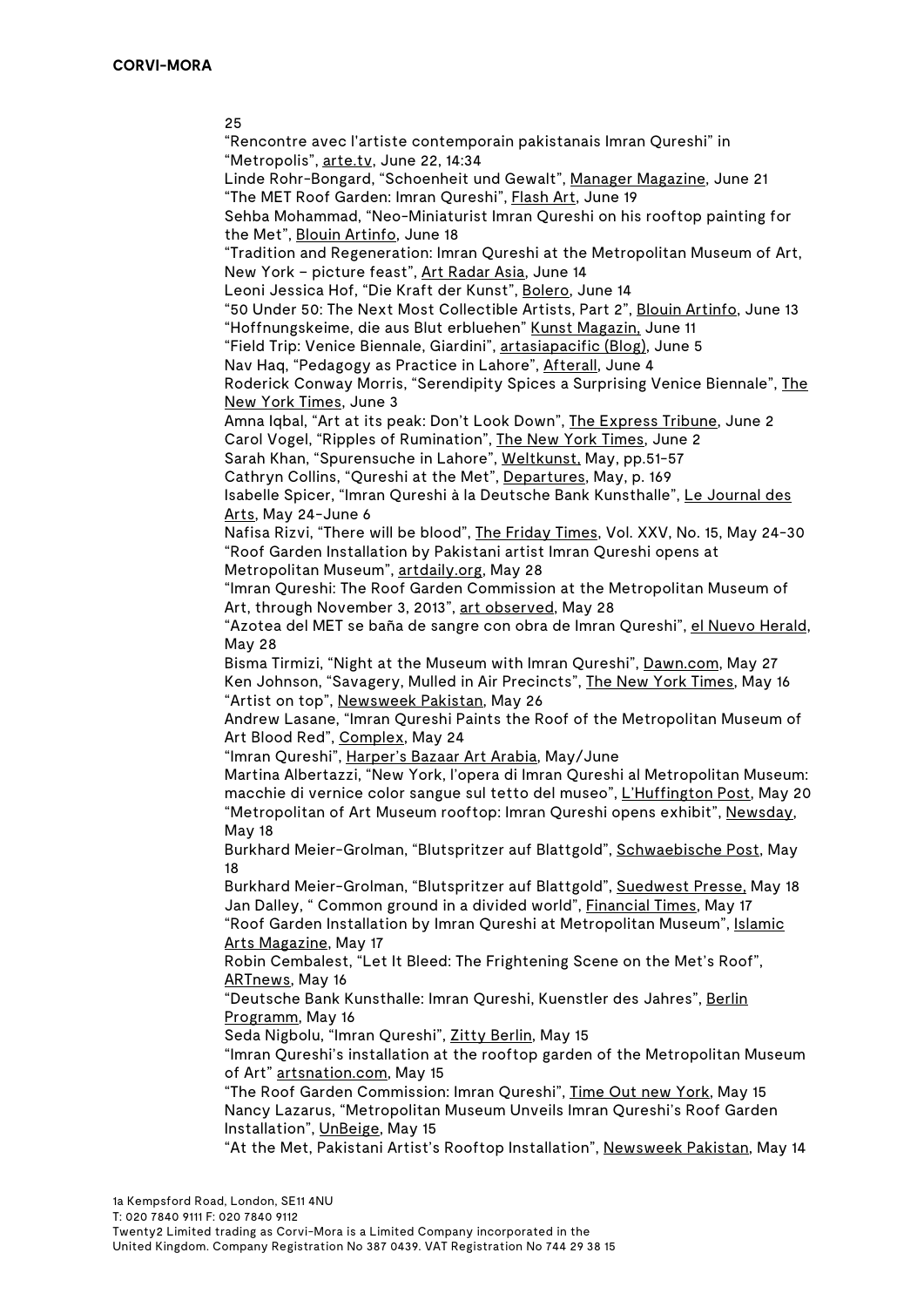"New York. Il giardino rosso sangue nell'arte di Qureshi", la Repubblica.it, May 14 "Multimedia: Artist Imran Qureshi Creates Dialogue in Site-Specific Installations", Asia Society, May 14

"Imran Qureshi opens exhibit at Metropolitan Museum of Art", Newsday, May 13 Andrea Hilgenstock, "Frankenberger Allgemeine, May 15

"Roof Garden Installation by Imran Qureshi to open at Met Museum", BWW News Desk, May 10

Carol Vogel, "At Met, Park Views Big and Small", The New York Times, May 10 Christian Herchenroeder, "Kunst wird zum politischen Kommentar", Handelsblatt, May 3

"Seismograf fuer gesellschaftliche Veraenderungen", Zeitkunst, May 3 "Art and exhibitions: Imran Qureshi", Berlin&I, May 1

"Ausstellung: Imran Qureshi", Der Tagesspiegel, April 27

Sarah Khan, "Spurensuche in Lahore", Weltkunst (Handelsblatt), April 25 "Deutsche Bank eroeffnet neue Kunsthalle in Berlin", RB Reise-Blitz, April 25 "Imran Qureshi", Monopol, April 24

Ingeborg Ruthe, "Zaertliches Blutbad", Frankfurter Rundschau, April 24 "Kunsthalle der Deutschen Bank eroefnet mit Imran Qureshi", Focus Online, April 22

Weltkunst, April 22

"Deutsche Bank startet Kunsthalle mit Imran Qureshi", Stuttgarter Nachrichten, April 22

Brigitte Werneburg, "Grosse Versprechen", taz.de, April 21

Brigitte Werneburg, "Die Tate Modern in Berlin", taz, April 21

Barbara Wiegand, "Blutrote Blueten als Zeichnen der Hoffnung", rbb online, April 20

"Kunsthalle der Deutschen Bank eroeffnet", Neues Deutschland, April 19 Gabriela Walde, "Kunsthalle eroeffnet offiziell mit Werken von Imran Qureshi", Berliner Morgenpost, April 18

"Knopfnoten", Berliner Morgenpost, April 18

"Austellung: Imran Qureshi Unter den Linden", Berliner Morgenpost, April 18 Ingeborg Ruthe, "Zaertliches Blutbad", Berliner Zeitung, April 18

"Seine Bilder eroeffnen die neue Kunsthalle", BZ, April 18

"Neue Kunsthalle oeffnet", Fehmarnsches Tageblatt, April 18

"Neue Kunsthalle oeffnet", Rotenburger Kreiszeitung, April 18

"Neue Kunsthalle Berlin oeffnet mit Imran Qureshi", WZ Westdeutsche Zeitung, April 18

"Die neue Wunderkammer", Die Welt Kompakt, April 18

"Kunsthalle eroeffnet heute", TLZ Thueringische Landeszeitung, April 18

"Kunsthalle eroeffnet Unter den Linden", GN Grafschafter Nachrichten, April 18

"Kunsthalle eroeffnet Unter den Linden", Neue OZ Osnabruecker Zeitung, April 18

"Kunsthalle eroeffnet Unter den Linden", RZ Rheiderland, April 18 "Neue Kunsthalle oeffnet", Kreiszeitung, April 18

Anna Patazcek, "Die Farbe des Terrors", Der Tagesspiegel, April 17 Birgit Sonna, "Wenn Rosetten aus Blutfarbe Aufbluehen", art Das Kunstmagazin,

April 17

"Tagestipps", Zitty Berlin, April 17

David D'Arcy, "Pakistani's Imran Qureshi is Deutsche Bank KunstHalle's Artist of the Year", The National, April 16

"Artist of the Year: Imran Qureshi", Hello Pakistan, Issue 13, April, pp. 192-193 Andrea Hilgenstock, "Die Deutsche Bank KunstHalle eroeffnet", tip berlin, April 12

Seda Nigbolu, "Imran Qureshi", Zitty Berlin, April 11

"Imran Qureshi", Zitty Berlin, April 10

"Austellungen", Weltkunst, April 9

Dorothee Baer-Bogenschutz,"Malerische Miniaturen", Kunstzeitung, April 3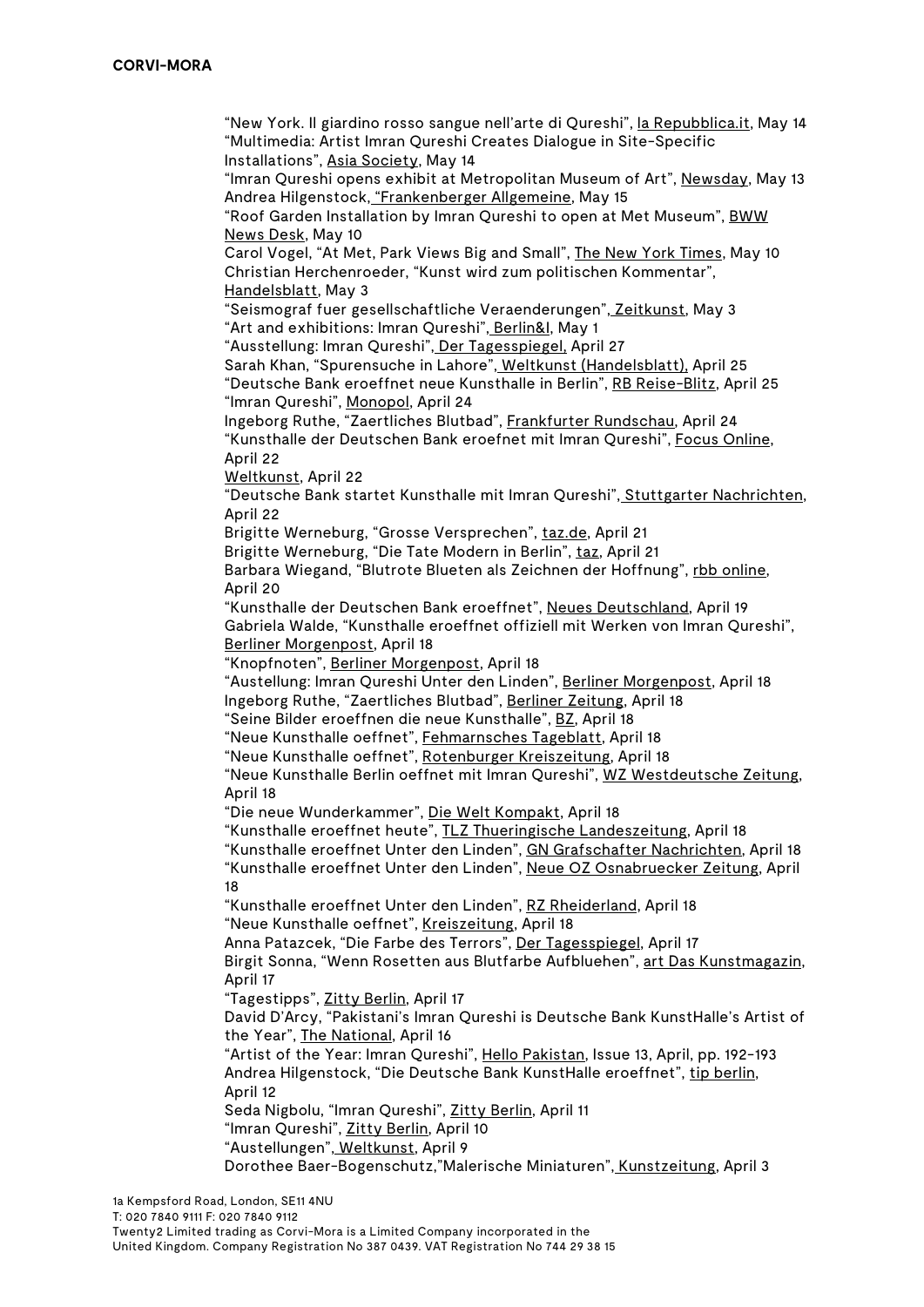"Imran Qureshi Invited to Undertake Roof Garden Commission at Metropolitan Museum", Saffronart Blog, April 2 Suhair Khan and Zahra Khan, "Pakistan: Modernizing Miniature Painting", Global Citizen, March/April, pp. 50-53 Kolja Reichert, "Gewalt, Schoenheit und Hoffnung", Art Mag by Deutsche Bank, April, pp.12-21 Kirstin Mueller-Wenzel, "Out of Blood We find Beauty", artcollector, No.12, April, pp.86-91 "Kuenstler des Jahres stellt aus", Bild Berlin-Brandenburg, March 25 "Erste Ausstellung in der db-Kunsthalle", BZ, March 25 Patricia Trutescu, "The Met Welcomes Pakistani Artist Imran Qureshi to Roof Garden Commission", CaribNews, March 11 "Imran Qureshi to paint atop Metropolitan Museum's roof garden", The Nation, March 10 "Pakistani artist to create installation for New York museum", The Express Tribune, March 8 Carol Vogel, "Inside Art", The New York Times, March 8 Carol Vogel, "A Wave of Public Art for New York City", NYTimes.com, March 7 "Committed to the Present: Shoots of Hope", Brownbook, March 1 Carol Kino, "The Sheikha's Biennial", Harper's Bazaar, March, p. 320 "Plattform fuer junge Talente", Die Bank, February 23 "Guggenheim ade", Berliner Morgenpost, February 16 Sadaf Ahmed, "National College of Arts celebrates Imran Qureshi as the Deutsche Bank Artist of the Year 2013", ProFashionStyle.com, February 21 "NCA holds event for Imran Qureshi", The Express Tribune, February 20 Lucy Rees, "Imran Qureshi: Traditional, Abstract and Site-Specific", Flash Art, January/February, pp.66-68 "Das ist ein knallharter Markt", Tagesspiegel Berlin maximal, January 26 "Notwendige Modernitaet", Neues Deutschland Berlin, January 11 "Guggenheim Ade",Weltkunst, January 3 2012 Geeta Alvares Meneses, "London Calling: Around Town During Frieze Week", Libas International, Volume 25, Issue 4, pp.198-204 "Imran Qureshi", YVI Magazine, Issue 7, December, pp.16-21 "Diplo-media: Old meets new: extremes of art under the microscope", The Express Tribune, December 8 "Imran Qureshi", ArtNowPakistan.com, November "Kunstraum in Berlin", Focus, November 19 "Imran Qureshi: Pakistani artist Deutsche Bank's Artist of the Year 2013", DailyTimes.co.pk, November 16 "Pakistani artist Imran Qureshi named Deutsche Bank's Artist of the Year 2013", PakistanToday.com.pk, November 16 Momina Sibtain, "Imran Qureshi named artist of the year for 2013", The Express Tribune, "Guggenheim heist jetzt Kunsthalle", Die Welt, November 16 "Pakistani Deutsche Bank's Artist of the year 2013", jinnah-institute.org, November 15 Fawad Khan, "Deutsche Bank's 'Artist of the Year' 2013 – Imran Qureshi", AAJNews.com, November 15 Fakir Syed Iqtidaruddin, "Deutsche Bank names Imran Qureshi 'Artist of the Year 2013'", BuisnessRecorder.com, November 15 "Pakistani artist picked by Deutsche Bank as their artist of the year", CNNTopNews.com, November 15 Ruthieal Kalm, "Pakistani artist picked by Deutsche Bank as their artist of the year", LiveLeak.com, November 15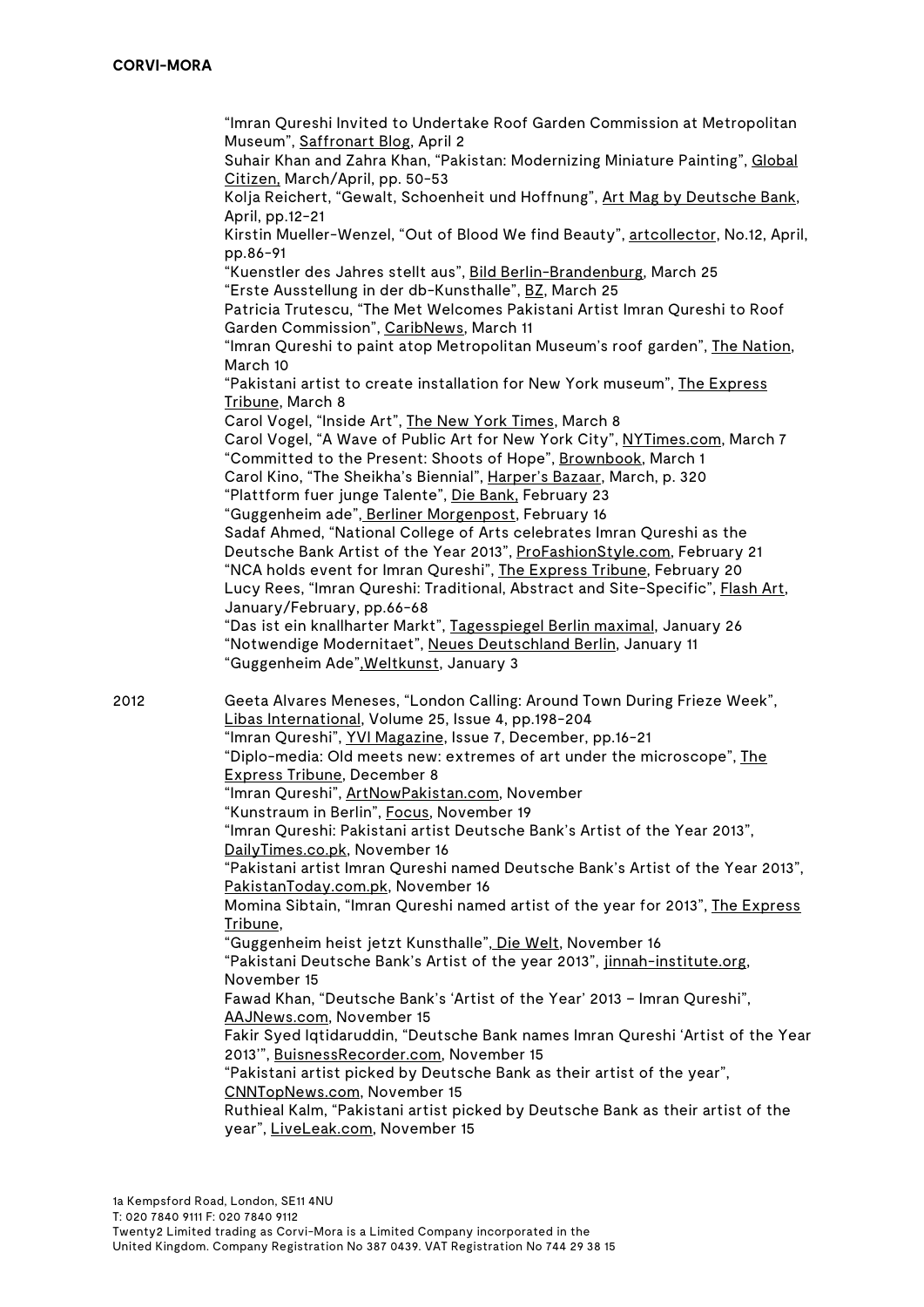"Pakistani artist picked by Deutsche Bank as their artist of the year", The Express Tribune with the International Herald Tribune (tribune.com.pk), November 15

"Das Deutsche Guggenheim verabschiedet sich aus Berlin", Berliner Morgenpost, November 15

Guggenheims Abschied mit Impressionisten", Berliner Zeitung, November 15 "Bank macht Kunst", Hersfelder Zeitung, November 15

"Bank macht Kunst", HNA Hessische Allgemeine, November 15

"Guggenheim Berlin wird Kunst-Halle Deutsche Bank", Kreiszeitung Boeblinger Bote, November 14

"Kunst ohne Guggenheim", Neues Deutschland, November 14

"Deutsche Bank eroeffnet Kunsthalle", Stuttgartter Zeitung, November 14

"Die Welt, kleiner", Sueddeutsche Zeitung, November 14

"Unterm Streich", Taz, November 14

"Scheidung in Farbe", Der Tagesspiegel, November 14

"Geldinstitut will in Berlin kuenftig allein Kunst zeigen", Augsburger Allgemeine, November 13

"Deutsche Bank eroeffnet Kunsthalle", Badische Neueste Nachrichten, November 13

Guggenheim geht Deutsche Bank bleibt mit Kunsthalle", Berliner Morgenpost, November 13

"Deutsche Bank eroeffnet Kunsthalle ohne Guggenheim", Berliner Zeitung, November 13

"Kunsthalle jetzt ohne Guggenheim", Bild Berlin-Brandenburg, November 13 "Deutsche Bank eroeffnet Kunsthalle", B.Z., November 13

"Deutsche Bank eroeffnet in Berlin eine eigene Kunsthalle", Der Tagesspiegel, November 13

"Deutsche Bank eroeffnet Kunsthalle in Berlin", Die Welt, November 13

"Deutsche Bank eroeffnet eingene Kunsthalle", Esslinger Zeitung, November 13 "Deutsche Bank eroeffnet Kunsthalle in Berlin", Frankfurter Neue Presse,

November 13

"Deutsche Bank mit Kunsthalle", Kreiszeitung, November 13

"Deutsche Bank steigt aus", Mannheimer Morgen, November 13

"Deutsche Bank eroeffnet eingene Kunsthalle", Neue Westfaelische, November 13

"Kunsthalle ohne Guggenheim", Offenbach Post, November 13

"Deutsche Bank will Kunsthalle eroeffnen", Rheinische Post, November 13

"Deutsche Bank eroeffnet Berliner Kunsthalle", Saechsische Zeitung, November 13

"Deutsche Bank eroeffnet eigene Kunsthalle",Suedkurier, November 13 "Bank eroeffnet Kunsthalle",Suedwest Presse, November 13

Alexander Forbes, "Deutsche Guggenheim to Become a New Kunsthalle for Berlin",

ArtInfo.com, November 13

Tom Burroughes, "Art-Loving Deutsche Bank To Open New Gallery In Berlin", wealthbriefing.com, November 13

"Imran Qureshi named Deutsche Bank's 'Artist of the Year'' 2013",

FlashArtonline.com, November 13

Manjari Sihare, "Imran Qureshi is Deutsche Bank's 'Artist of the Year 2013'", blog.saffronart.com, November 13

Oliver Koerner von Gustorf, "Violence, Beauty, Hope: Imran Qureshi is Deutsche Bank's

"Artist of the Year' 2013", db-artmag.com, November 12

"Deutsche Bank Art", e-flux.com, November 12

"Imran Qureshi", Deutsche + Guggenheim Magazine, Issue 21, Winter 2012, p.31 Sayantan Mukhopadhyay, "The Art of Imran Qureshi", blog.saffronart.com, November 8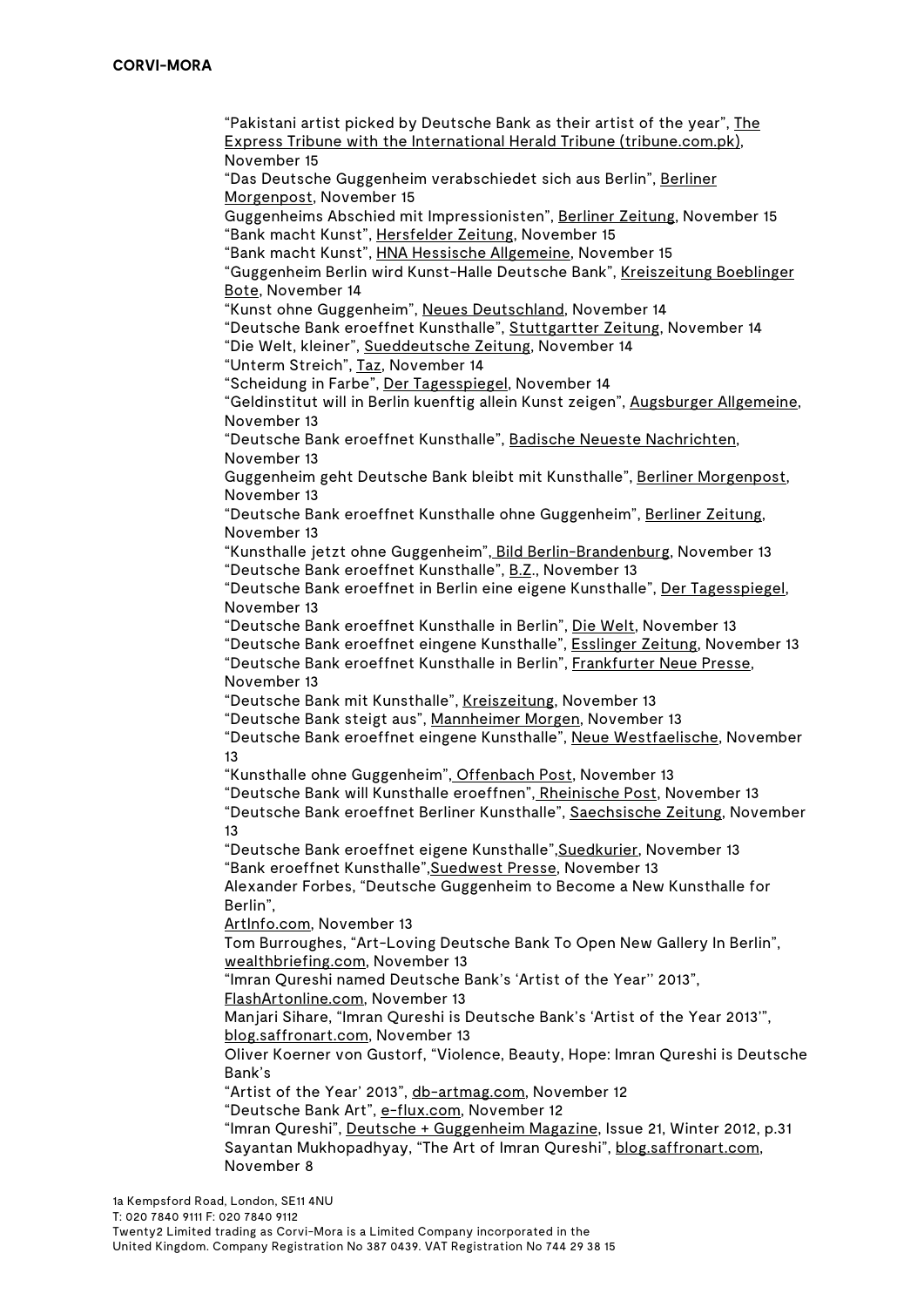"Artists' Artists", Frieze Masters, Issue 1, October, p.88 Rhana Devonport, "Travel", Urbis Magazine, Issue 70, October, p.106 Salwat Ali, "Foreign Palette: Challenges of Negotiating Space", Dawn.com, July 15 "Imran Qureshi", artsHub.com.au, June 17 Kedar Vishwanathan, "Imran Qureshi: Small Incursions", artasiapacific, July Andrew Taylor, "Bright Sparks Converge", The Sydney Morning Herald (smh.com.au), June 10 S Robinson, "Realms of Intimacy: An Ancient Painting Method in Contemporary Society", enjoythearts.org, January 6 2011 Lauren Pax, "Mini Metaphors", Cincinnati, December, p.36 Maria Seda-Reeder, "Epic Miniatures: Contemporary Pakistani Miniaturist Techniques", AEQAI.com, October 15 Kathy Schwartz, "Intimate Visions: CAC Exhibition Uses Beauty to Discuss Difficult Issues", CincinnatiCityBeat.com, September 20 Moni Mohsin, "Beyond Bombs and Beards", The Times of India; The Crest Edition, September 17, pp.4-7 Fareeha Rafique, "Visually There Are a Lot of Differences in Our Work", Encore, The News International, August 7 Nicolas Trembley, "The Land of My Love", Numéro, Issue 124, pp.32-35 Muhammad Yusuf, "Courtyard of Catharsis", The Gulf Today, 5 May "Pakistani artist Imran Qureshi Wins Sharjah Prize", bbc.co.uk/news, 21 April Niilofur Farrukh, "Unsung Heroes of Art", Dawn.com, April 17 Vinita Bharadwaj, "At Sharjah Biennial, Interpretation of a Region Defined by Rebellion", The New York Times, March 9 "What Not to Miss at Sharjah Biennial 10", Art in the City.com, March 16 "Foment of the moment: Even At Art Fairs Democracy Is Hard To Sweep Under The Carpet", The Economist, March 24 Anna Seaman, "Sharjah Art Fair Gains More Admirers", The National.com, March 17 Shamim Akhter, "Radical in Different Ways", Pakistan Art Review, March 2010 "Breath of Violence", The Economist, December 16 Mustafa Naqvi, "The Oppressor and the Oppressed Become One", Pakistan Today, November 8 Virginia Whiles, "Iftikar Dadi, Imran Qureshi, Aisha Khalid", Art Monthly, September, pp.37-38 "Reading their art", The Sunday Times Sri Lanka, August 15 John Lancaster, "Pakistan's Heartland Under Threat", National Geographic, July Atteqa Ali, "Art of the Book", The News on Sunday (Encore), May 16 Colin Perry, "Aisha Khalid & Imran Qureshi", ArtReview.com, March 25 Karen Wada, "Past Patterns Repeated in 'Beyond the Page' at Pacific Asia Museum", LA Times, February 14 2009 Nirupma Subramanian, "Minatures Get A 'Neo' Tag", The Hindu.com, November 28 Randy Kennedy, "Contradiction Remains Vital to Pakistan and Its Art", New York Times.com, September 2 Koon Yee-wan, "The Doors Not Taken", Muse, Issue 30, July, pp.101-104 Mike Watson, "The New West", Artapartofculture, July 1 "Miniature on the Underground", Nukta Art, Volume 4, p.10 Atteqa Ali, "Talking About Miniature Painting in Pakistan Today", Nukta Art, Volume 4, pp.16-17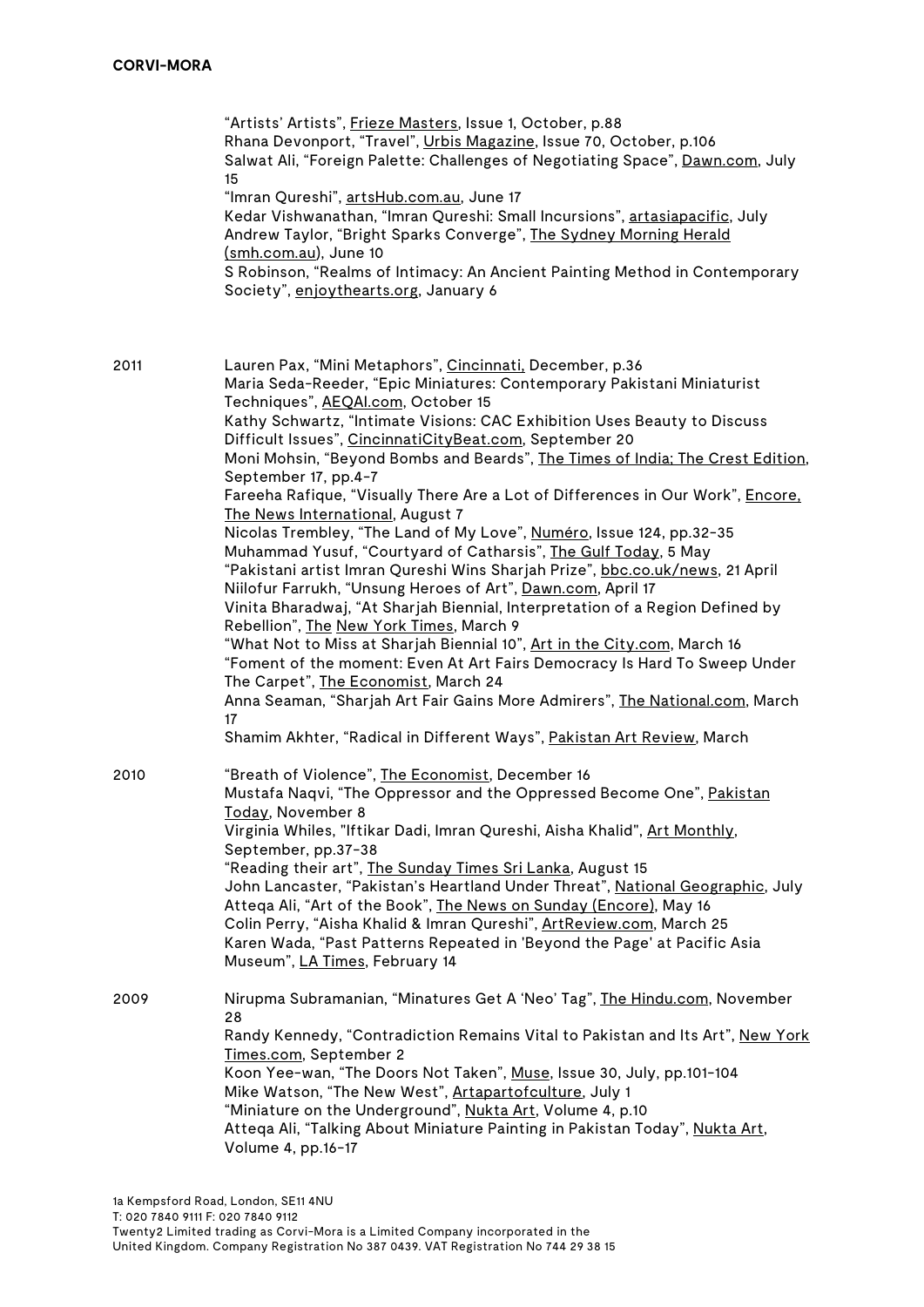|      | Louis Werner, "Reinventing the Miniature Painting", Saudi Aramco World,<br>July/August, Volume 60, No. 4<br>Georgina Adams, "Trading Places", Financial Times, June 6, p.2<br>Schezee Zaidi, "Contemporary Artworks on Display", The News (Pakistan),<br>February<br>8<br>Mahtab Bashir, "Living Traditions: Pakistan, Afghanistan, Iran Put Under<br>Microscope", Daily Times (Pakistan), February 9<br>Schezee Zaidi, "NAG to host Pak-Afghan-Iran Art Exhibition", The News<br>(Pakistan), February 5                                                                                                                                                                                                                                                                                                                                                                                                                                              |
|------|-------------------------------------------------------------------------------------------------------------------------------------------------------------------------------------------------------------------------------------------------------------------------------------------------------------------------------------------------------------------------------------------------------------------------------------------------------------------------------------------------------------------------------------------------------------------------------------------------------------------------------------------------------------------------------------------------------------------------------------------------------------------------------------------------------------------------------------------------------------------------------------------------------------------------------------------------------|
|      | Mahtab Bashir, "Living Traditions' Of The Region Go on Display at NAG", Daily<br>Times, (Pakistan), February 8                                                                                                                                                                                                                                                                                                                                                                                                                                                                                                                                                                                                                                                                                                                                                                                                                                        |
| 2008 | Aryn Baker, "Living Traditions Exhibit Explores Art in War-torn Afghanistan",<br>Time, October 17<br>Aunohita Mojumdar, "Afghanistan", Three-Nation, October 31                                                                                                                                                                                                                                                                                                                                                                                                                                                                                                                                                                                                                                                                                                                                                                                       |
| 2007 | Amra Ali, "Neo Miniatures", Dawn Gallery, December 15, p.6<br>Theresa Thompson, "Imran Qureshi", The Oxford Times, November 16<br>Murtaza Vali, "Pakistan Goes Global", ArtAsiaPacific, Issue 56,<br>November/December<br>"Indian Moguls inspire artists", Oxford Star, November 16<br>"Pupils inspired to deface school", The Oxford Times, November 9, p.1<br>Fran Bardsley, "Wonderwall", Oxford Mail, November 9, p.15<br>Kevin Kwong, "Taken as red", South China Morning Post, October 30, p. C8<br>"Imran Qureshi", Reading Evening Post, October 25<br>Jeremy Smith, "Indian Art", Oxford Mail, October 12<br>"Exhibitions", The Guardian Guide, October 6-12, p.37<br>"Pupils try hand at miniature art", Oxford Mail, October 4, p.8<br>Joseph Goldstein, "Heart Touchin Heart", Tricycle, Winter, p.13<br>Ron Moreau, "Surprised General?", Newsweek, p.52<br>Christy Lange, "1st Singapore Biennial", Frieze, January-February, p.158-161 |
| 2006 | Emmanuel Cooper, "Beyond the page", Time Out Online, Oct 2<br>Amra Ali, "Aisha Khalid & Imran Qureshi at Chawkandi Art", Nukta Art, One,<br>pp.16-17<br>Zainab Khar, "Small is beautiful", Good Times, October 1-15, pp.35-41<br>Shabnam Syed Khan, "The Bigger Picture", Friday Times, January 6-12, p.26<br>Fisun Güner, "Beyond the Page", Metro, September 1st, p.28                                                                                                                                                                                                                                                                                                                                                                                                                                                                                                                                                                              |
| 2005 | Atteqa Ali, "The Creative Duo", The Nation, December 18, p.33<br>Aasim Akhtar, "Soul-prints on Wasli", Libas International, Volume 18, Issue 4,<br>pp.122-126<br>Salwat Ali, "Artists in Transition", Newsline, November, pp.99-101<br>Murtaza Vali, "Collective Vision", The Herald, October, pp.162-164<br>Naiza Khan, :Catalyst of change", The Herald, October, pp.159-161<br>Quddus Mirza, "Market makes the mark", The News, October 16<br>Benjamin Genocchio, "Pass the Brush: 6 Artists, 1 Vision", New York Times,<br>September<br>Amra Ali, "Iconography of a city under seige", Nukta, Issue One, pp.40-45<br>Quddus Mirza, "Small extends big", The News, April 3, p.28<br>Joanna Pitman, "Pakistani artists have revived an old skill", The Saturday Times<br>ArtReview, March 12, p.17<br>Neil Mulholland, "Expander", Frieze, January/February, p.125                                                                                  |
| 2004 | Virginia Whiles, "Lahore", Contemporary, Issue 68, pp.15-16                                                                                                                                                                                                                                                                                                                                                                                                                                                                                                                                                                                                                                                                                                                                                                                                                                                                                           |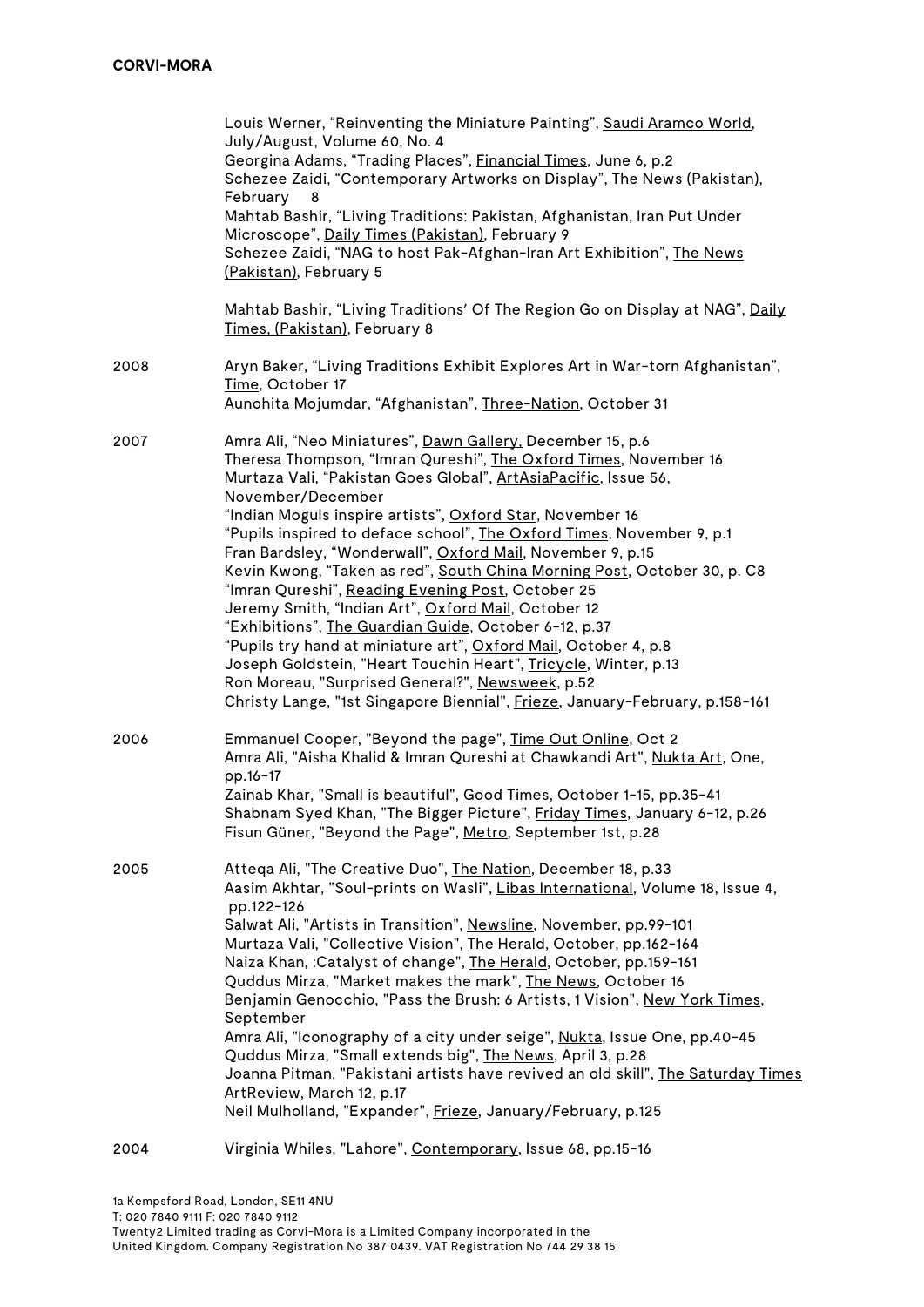|      | Aasim Akhtar, "I feel free of the constraints of creating a miniature", The News<br>on Sunday (Encore), November 7<br>Hammad Nasar, "Miniature Makeover", The Herald, April, pp.135-137<br>"What's On", The Art Newspaper, Issue 146, April, p.6<br>Hammad Nasar, "Rochdale Remembrance", The Herald, February, pp.98-99<br>Hammad Nasar, "Same Planet Different Worlds", The Herald, February, pp.94-97<br>"The Drawn Page", Hersham Acorn Newspapers, October 2, 2003 - March 18,<br>2004                                             |
|------|-----------------------------------------------------------------------------------------------------------------------------------------------------------------------------------------------------------------------------------------------------------------------------------------------------------------------------------------------------------------------------------------------------------------------------------------------------------------------------------------------------------------------------------------|
|      | Shehneela Farheen, "Miniature Paintings with a Twist: Imran Qureshi", Social<br>Pages, January, pp.69-71                                                                                                                                                                                                                                                                                                                                                                                                                                |
| 2003 | Cotter, "Playing With a Loaded Gun", The New York Times, September 26<br>Quddus Mirza, "Imran Qureshi", Flash Art, January-February, p.119<br>"Letters", The Herald, January, pp.19-21                                                                                                                                                                                                                                                                                                                                                  |
| 2002 | Salima Hashmi, "Crossing Frontiers", Libas International, Vol 15, pp.93-95<br>Dr. Akbar Naqvi, "Plentitude of Smallness", The Herald, December, pp.134-136<br>Niilofur Farrukh, "Past Forward", Newsline, December, pp.126-127<br>Edward Lucie-Smith, "Art Tomorrow", Terrail, pp.256-257<br>Quddus Mirza, "Moving Miniatures", The News on Sunday (Encore), November 17,<br>p.28<br>Marjorie Husain, "Beyond Boundaries", Dawn, November 9, p.3<br>Quddus Mirza, "Threads, Dreams, Desires", Flash Art, No.226, Vol. XXXIV,<br>October |
|      | Virginia Whiles, "Imran Qureshi", Art Asia Pacific, Issue 33, pp.54-61                                                                                                                                                                                                                                                                                                                                                                                                                                                                  |
| 2001 | Khoj 2001 International Artist's Workshop, International Artists Association<br>Sara Haq, "Minature Marvels", The News on Sunday (Encore), August 26, p.32<br>Quddus Mirza, "The Miniature World", The News on Sunday (Encore), July 8, p.32<br>Robert Clark, "Mania, McCarthy and Qureshi", The Guide, Guardian, June 23-29,<br>p.33<br>Quddus Mirza, "Deconstructing Missiles", The News, February 11                                                                                                                                 |
| 2000 | Amra Ali, "Back to the Future", Newsline (Pakistan), October, pp.102-103<br>Shamim Akhtar, "Contemporary Miniature Paintings", Daily News, September 16<br>Salima Hashmi, "Radicalising tradition", artlink, Issue 20#2, pp.33-34<br>Quddus Mirza, "Room with two views", The News, April 2                                                                                                                                                                                                                                             |
| 1999 | Alia Hasan Khan, "Miniature Makeover", The Herald, November, pp.126-127<br>Niilofur Farrukh, "Coming of Age", Newsline, November, pp.148-149<br>Salwat Ali, "Redefining a new horizon of miniature art", The News, October 21<br>Marjorie Hussain, "The Miniaturists", Dawn, October 14-20, pp.14-15<br>Quddus Mirza, "Patterns of Change", The News, September 26                                                                                                                                                                      |
| 1996 | Asim Akhtar, "Reflections from the city of the mind", The News Encore, October<br>18, p.32<br>Zainab Rizvi, "Modernising Miniatures", Friday Times, October 10-16                                                                                                                                                                                                                                                                                                                                                                       |

## **Collections**

Bradford Art Galleries and Museums, Bradford Bristol Museum and Art Gallery, Bristol British Museum, London Deutsche Bank Collection Eli and Edythe Broad Art Museum Embassy of the United States, Islamabad Fukuoka Asian Art Museum